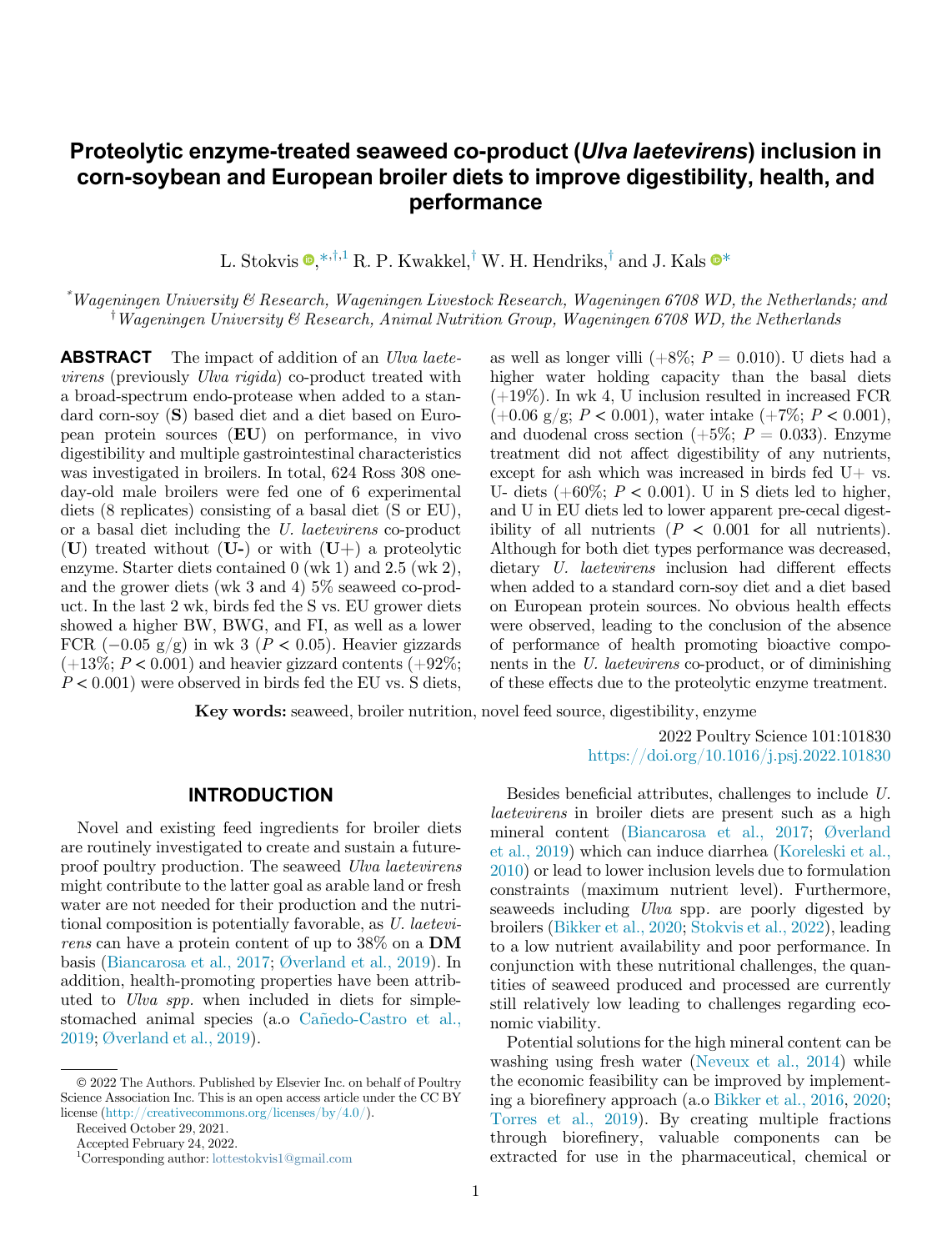food industry (e.g., [Holdt and Kraan, 2011](#page-9-4)). The then more cost-effective biorefined co-products are potential feed ingredients ([Torres et al., 2019\)](#page-10-4). This fractionation might, however, result in a feed ingredient of lower nutritional value compared to the original product. In the biorefinery concept, the high water content of seaweed facilitates fractionation by pressing, yielding a liquid fraction containing most soluble components including minerals, and a solid fraction containing mostly insoluble components including cell wall material. Additional treatment of the latter fraction by, for example, enzymes has been suggested [\(Stokvis](#page-10-5) [et al. 2021a;](#page-10-5) [Van Krimpen and Hendriks, 2019](#page-10-6); [Bikker et al., 2016\)](#page-9-3) to be a potential strategy to improve nutrient availability for broilers.

However, in in a recent study [\(Matshogo et al., 2021](#page-10-7)), pre-treatment of seaweed meal with an exogenous fibrolytic enzyme mixture did not improve growth performance, a number of physiological parameters, and meat quality traits in broiler chickens. Recently in our laboratory using 5 (wk 1 and 2) and  $10\%$  (wk 3) U. laetevirens co-products in diets for broilers, a proteolytic enzyme treatment reduced nutrient digestibility and led to a higher FCR, whereas untreated U. laetevirens inclusion led to a lower FCR compared to a basal diet. The differences in FCR were only observed in the third (last) week of the trial ([Stokvis et al., 2022](#page-10-2)). Furthermore, a reduced crypt dept and villus length in the duodenum, as well as a lower blood plasma interleukin-13 level were observed in birds fed the diet enriched with untreated vs. treated U. laetevirens. Intestinal histological characteristics like villus height and crypt depth can be used to assess gastrointestinal functioning and uptake capacity.

In the current study, it is hypothesized that the effects of seaweed product inclusion in diets are depending on the other dietary ingredients, and might thus exert a different effect in different diet types. The current study aimed to confirm the results of our previous trial, and to further investigate the effects of a proteolytic enzyme treatment of U. laetevirens co-product (fraction after washing and pressing) on digestibility and health-related parameters when included in a standard corn-soy diet and a diet based on protein sources derived from European countries.

# MATERIALS AND METHODS

<span id="page-1-0"></span>The animal experiment was conducted at the facility of Wageningen University & Research in Wageningen, the Netherlands. All experimental procedures were approved by the Animal Care and Use Committee of Wageningen University & Research, the Netherlands (AVD40100202010104).

# Seaweed Harvesting and Processing

<span id="page-1-1"></span>Ulva laetevirens was obtained from and processed by Olmix S.A. (Olmix Group, Bréhan, France) and harvested from the beach in France near Guisseny on September 30, 2014 and immediately washed with fresh water and then frozen until further processing. After thawing, U. laetevirens was ground to 50 to 1,000 nm particles (Inotec I175CDI-75D) and pressed twice using a belt press (Flottweg BFRU 800, Vilsbiburg, Germany) at 6 bar with intermediate rehydration  $(DM = 196 \text{ g})$ kg) using fresh water. The enzymatic treatment consisted of the addition of broad-spectrum endo-protease  $(0.5\%$  Neutrase, Novozymes; 0.8 AU-N/g) to the U. laetevirens rehydrated cake (co-product) on a dry weight basis at 50°C for a duration of 5 h under low agitation, followed by a 10-min enzymatic inactivation step at 80° C. Both untreated  $(U-)$  and treated  $(U+)$  U. laetevirens co-products were air-dried at 60°C for 48 and 30 h, respectively followed by 60 h at 50°C up to 90% DM. Finally, all U. *laetevirens* products were ground to pass a 1-mm sieve before inclusion in the experimental diets. The composition and density of both U. laetevirens coproducts are listed in [Table 1](#page-1-0).

# Animals and Housing

A total of 624 one-day-old male broilers (Ross 308, Morren, Lunteren, the Netherlands) with an average BW of 42.8 g were randomly assigned to one of 48 pens with 13 birds per pen whereafter lighter and heavier birds were exchanged between pens to ensure each pen was kept within a 3% difference of the average pen weight (556.8 g) with the starting pen weight for each taken to be  $13 \times 42.8$  g. Each pen  $(1.85 \times 1.10 \text{ m})$  had a solid floor covered with wood shavings. At arrival, all birds were vaccinated against infectious bronchitis and against Newcastle disease at d 15. Five days prior to the dissection of the birds of a pen (d 29, 30, or 31), bedding material and solid floors were replaced by slatted floors to enable excreta collection. Each pen was assigned to one of 6 treatments in a completely randomized block design with 8 replicate pens per treatment. Ambient temperature was maintained at 34°C for the first 2 d and, thereafter, gradually reduced to 20°C on d 27 and maintained at this temperature until the end of the experiment. A 23L:1D photoperiod was applied during the first 3 d, whereafter the dark period was increased by 1 h every day until a 16L:8D schedule was achieved. Birds had ad libitum access to feed and water. At the

Table 1. Analyzed nutrient content of the untreated and enzy-matically<sup>[1](#page-1-1)</sup> treated seaweed (*Ulva laetevirens*) co-products.

| Item<br>Component                               | Untreated | Treated |
|-------------------------------------------------|-----------|---------|
| Gross nutrient content $(g/kg \, dy \, matter)$ |           |         |
| Dry matter                                      | 896.0     | 888.0   |
| Ash                                             | 272.3     | 274.8   |
| Nitrogen(N)                                     | 21.4      | 22.3    |
| Crude $protein2$                                | 107.1     | 111.7   |
| Crude fiber                                     | 97.1      | 83.3    |
| Crude fat                                       | 5.6       | 6.8     |
| Calcium                                         | 29.6      | 31.2    |
| Phosphorous                                     | 1.3       | 1.3     |
| Density $(g/cm^3)$                              | 0.692     | 0.653   |

1 Neutrase (Novozymes; 0.8 AU-N/g).

<sup>2</sup>Calculated as N  $\times$  5.0 as per [Angell et al. \(2016\)](#page-9-5).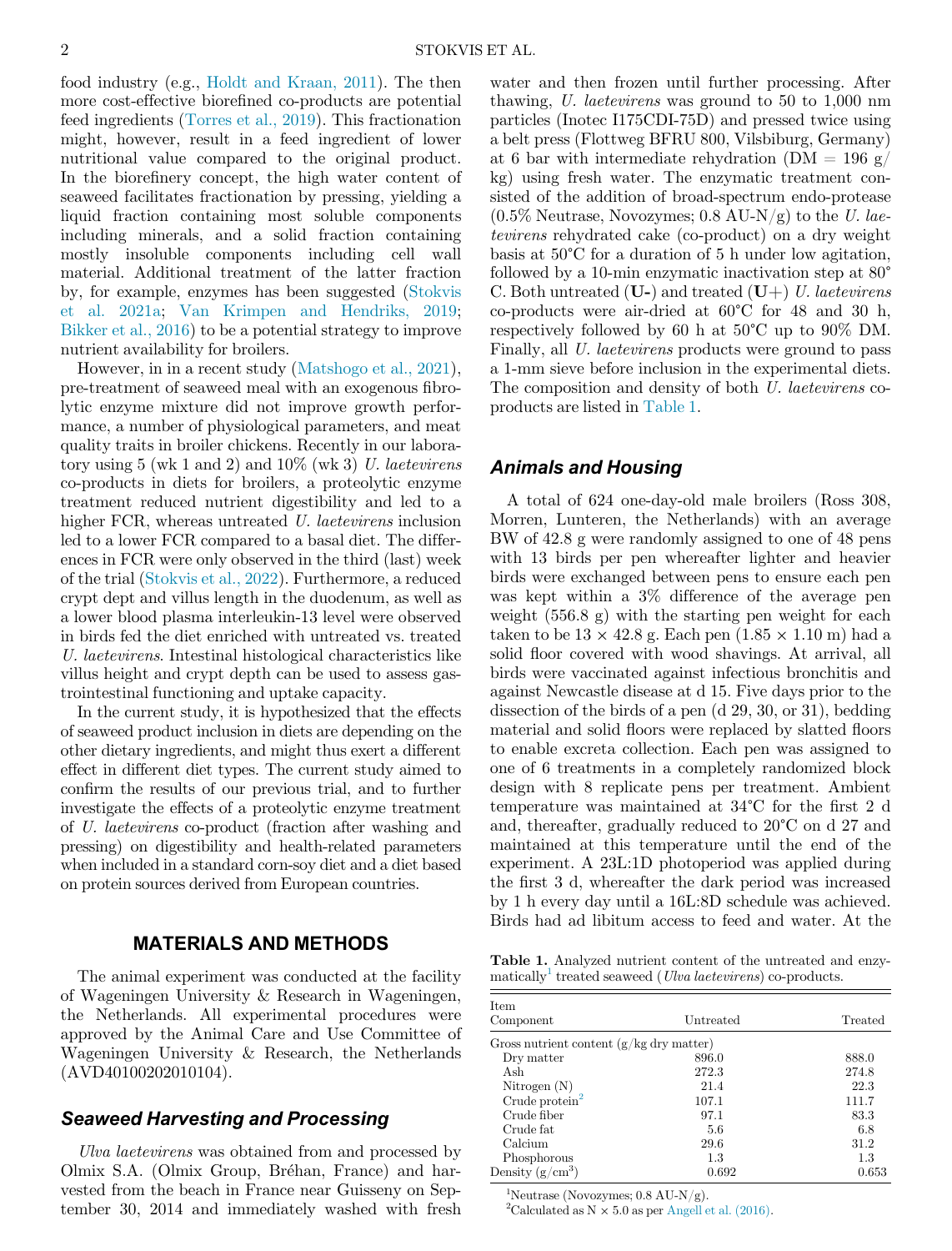end of the experiment all birds were euthanized with an intracranial sodium pentobarbital injection before sample collection. Due to practical limitations related to the number of birds, and the number of measurements and samples taken per bird, euthanasia and dissection was performed per pen per replicate of treatments, either at d 30, 31 or 32.

# Experimental Diets

All starter (d 0−13) and grower (d 14-end of experiment) diets were formulated to meet or exceed requirements of all nutrients for broilers [\(CVB, 2019\)](#page-9-6). The grower diet was supplemented with 5  $g/kg$  titanium (Ti) dioxide and 1 g/kg cobalt-ethylenediamine tetra-acetic acid (Co-EDTA) as indigestible solid and liquid phase markers to allow determination of digestibility values. All diets were produced by Research Diet Services (Wijk bij Duurstede, the Netherlands), and fed as pellets (starter: 2.5 mm, grower: 3.2 mm). In total 6 diets were formulated, based on 2 diet types: a corn-soy based diet (S) and a diet based mainly on European protein sources (EU). For either diet type, a basal diet (B: SB and EUB) and two seaweed diets with  $(SU_{+}, EUU_{+})$  or without  $(SU_{-},$ EUU-) the enzyme pre-treatment were formulated. The SU-, SU+, EUU- and EUU+ diets during d  $0-6$ , d  $7-13$ and d 14-end of the experiment consisted of 100, 97.5, and 95% (w/w) basal diet with 0, 2.5, and 5% (w/w) U- or U+

seaweed, respectively. The ingredients of the diets and analyzed nutrient composition are presented in [Tables 2](#page-2-0) and [3,](#page-3-0) respectively. The water holding capacity (WHC; [Table 3\)](#page-3-0) of the diets was determined ([AACC 2010](#page-9-7)) by soaking  $1.0 \pm 0.05$  g feed pellets in deionized water in a 50 mL falcon tube for 60 min. After centrifugation (10 min at 4,000  $\times$  g), samples were left to drain for 15 min by placing the tubes at a 45° angle. The WHC was calculated as initial sample weight minus drained sample weight.

# Performance Measurements

Feed intake (FI) and water intake (WI) were recorded weekly per pen. Average BW per pen was determined upon arrival at the experimental facility, and again at d 7, 14, 21, and 28. The feed conversion ratio (FCR) was calculated as: total pen FI over the period/ (Pen BW end of period−pen BW start of period + pen BW of dead or culled birds) with FI per bird corrected for mortality calculated as:  $FCR \times BW$  gain.

### Sample Collection and Chemical Analyses

Excreta were collected qualitatively during two days before dissections, after which the birds of the corresponding pens were euthanized. Ileal contents were collected from the distal 40 cm of the ileum, anterior to the ileocecal junction of birds and pooled per pen. Excreta

<span id="page-2-0"></span>**Table 2.** Composition of the basal and untreated  $(-)$  and enzymatically<sup>[1](#page-2-1)</sup> treated  $(+)$  seaweed (*Ulva laetevirens*) co-product containing starter (d 0 to 13) and grower (d 14 to end of experiment) diets for broilers.

|                              |                    |         |                          | Starter diet       |                          | Grower diet              |                          |                          |                          |                        |                |         |
|------------------------------|--------------------|---------|--------------------------|--------------------|--------------------------|--------------------------|--------------------------|--------------------------|--------------------------|------------------------|----------------|---------|
|                              | Sov-based          |         |                          |                    | European protein based   |                          |                          | Sov-based                |                          | European protein based |                |         |
|                              |                    |         | U. laetevirens           |                    | U. laetevirens           |                          |                          |                          | U. laetevirens           |                        | U. laetevirens |         |
| Ingredient $(g/kg)$          | Basal <sup>2</sup> |         | $^{+}$                   | Basal <sup>2</sup> |                          | $^{+}$                   | Basal                    |                          | $^{+}$                   | Basal                  |                | $^{+}$  |
| Corn                         | 479.5              | 449.4   | 449.2                    | 290.1              | 264.2                    | 264.4                    | 400.0                    | 400.0                    | 400.0                    | 200.0                  | 200.0          | 200.0   |
| Wheat                        | 150.0              | 150.0   | 150.0                    | 200.0              | 200.0                    | 200.0                    | 299.0                    | 232.1                    | 232.6                    | 315.7                  | 250.6          | 251.1   |
| Soybean meal                 | 227.3              | 226.1   | 226.1                    | 60.0               | 60.0                     | 60.0                     | 161.0                    | 167.0                    | 166.0                    | 50.0                   | 50.0           | 50.0    |
| U. laetevirens-              |                    | 25.0    |                          |                    | 25.0                     |                          | $\overline{\phantom{a}}$ | 50.0                     |                          |                        | 50.0           |         |
| U. laetevirens +             |                    |         | 25.0                     |                    | $\overline{\phantom{a}}$ | 25.0                     | $\overline{\phantom{a}}$ | $\overline{a}$           | 50.0                     | $\sim$                 |                | 50.0    |
| Rapeseed meal                |                    |         | $\overline{\phantom{a}}$ | 50.0               | 45.0                     | 45.0                     | $\overline{a}$           | $\sim$                   | $\overline{\phantom{a}}$ | 50.0                   | 50.0           | 50.0    |
| Sunflower meal               | 80.8               | 80.4    | 80.4                     | 80.0               | 80.0                     | 80.0                     | 75.0                     | 75.0                     | 75.0                     | 80.0                   | 80.0           | 80.0    |
| Peas                         |                    |         |                          | 160.0              | 160.0                    | 160.0                    | $\overline{\phantom{a}}$ | $\overline{a}$           |                          | 160.0                  | 160.0          | 160.0   |
| Corn gluten feed             |                    |         | $\overline{\phantom{a}}$ | 40.0               | 40.0                     | 40.0                     | $\overline{\phantom{a}}$ | $\overline{\phantom{a}}$ | $\overline{a}$           | 40.0                   | 40.0           | 40.0    |
| Potato starch                |                    |         | $\overline{a}$           | 40.0               | 41.0                     | 40.8                     | $\overline{a}$           | $\overline{\phantom{a}}$ | $\overline{a}$           | 10.0                   | 13.0           | 12.0    |
| Palm fat $(34.0 \text{ MJ})$ |                    |         | $\qquad \qquad -$        |                    | $\overline{\phantom{a}}$ | $\overline{\phantom{0}}$ | $\overline{a}$           | $\overline{\phantom{a}}$ | $\overline{\phantom{a}}$ | 24.0                   | 33.5           | 33.5    |
| Soybean oil (37.5 MJ)        | 16.5               | 26.0    | 26.3                     | 35.0               | 43.0                     | 43.0                     | 17.0                     | 35.0                     | 35.0                     | 24.0                   | 33.5           | 33.5    |
| Premix <sup>3</sup> (5 g/kg) | 5.0                | 5.0     | 5.0                      | 5.0                | 5.0                      | 5.0                      | 5.0                      | 5.0                      | 5.0                      | 5.0                    | 5.0            | 5.0     |
| Finely ground lime           | 13.5               | 11.8    | 11.7                     | 14.2               | 12.5                     | 12.3                     | 10.8                     | 7.1                      | 7.0                      | 11.1                   | 7.4            | 7.2     |
| Monocalcium phosphate        | 13.6               | 13.6    | 13.6                     | 13.4               | 13.4                     | 13.5                     | 9.2                      | 9.2                      | 9.2                      | 8.2                    | 8.5            | 8.6     |
| Salt                         | 2.5                | 1.3     | 1.3                      | 1.5                | 0.8                      | 0.8                      | 2.0                      | 0.0                      | 0.0                      | 1.5                    | 0.0            | 0.0     |
| Sodium bicarbonate           | 1.8                | 1.8     | 1.8                      | 2.6                | 2.0                      | 2.0                      | 2.4                      | 1.9                      | 1.9                      | 2.6                    | 1.4            | 1.4     |
| L-Lysine HCl                 | 4.2                | 4.2     | 4.2                      | 3.5                | 3.5                      | 3.5                      | 5.1                      | 4.8                      | 4.9                      | 4.6                    | 4.3            | 4.5     |
| DL-Methionine                | 2.8                | 2.8     | 2.8                      | 2.7                | 2.7                      | 2.7                      | 2.7                      | 2.7                      | 2.8                      | 2.7                    | 2.7            | 2.8     |
| L-Threonine                  | 1.2                | 1.2     | 1.2                      | 0.8                | 0.7                      | 0.8                      | 1.6                      | 1.4                      | 1.5                      | 1.5                    | 1.3            | 1.4     |
| L-Valine                     | 0.6                | 0.6     | 0.6                      | 0.1                | 0.1                      | 0.1                      | 1.1                      | 0.9                      | 1.0                      | 1.0                    | 0.8            | 0.9     |
| L-Arginine                   | 0.7                | 0.8     | 0.8                      | 1.1                | 1.1                      | 1.1                      | 1.6                      | 1.5                      | 1.6                      | 1.4                    | 1.3            | 1.4     |
| L-Isoleucine                 |                    |         |                          |                    |                          |                          | 0.5                      | 0.4                      | 0.5                      | 0.7                    | 0.7            | 0.7     |
| Titanium dioxide             |                    |         |                          |                    |                          |                          | 5.0                      | 5.0                      | 5.0                      | 5.0                    | 5.0            | 5.0     |
| Cobalt-EDTA                  |                    |         |                          |                    |                          |                          | 1.0                      | 1.0                      | 1.0                      | 1.0                    | 1.0            | 1.0     |
| Total                        | 1,000.0            | 1,000.0 | 1,000.0                  | 1,000.0            | 1,000.0                  | 1,000.0                  | 1,000.0                  | 1,000.0                  | 1,000.0                  | 1,000.0                | 1,000.0        | 1,000.0 |

 $1$ Neutrase (Novozymes; 0.8 AU-N/g).

<sup>2</sup>All birds were fed their respective basal diet from d 0 to 6.

<span id="page-2-2"></span><span id="page-2-1"></span><sup>3</sup>Provided per kg of diet: vitamin A, 10,000 IU; vitamin D<sub>3</sub>, 2,500 IU; vitamin E, 50 mg; vitamin K<sub>3</sub>, 1.5 mg; vitamin B<sub>1</sub>, 2.0 mg; vitamin B<sub>2</sub>, 7.5 mg; vitamin  $B_6$ , 3.5 mg, vitamin  $B_{12}$ , 20  $\mu$ g; niacin, 35 mg; D-pantothenic acid, 12 mg; folic acid, 1.0 mg; biotin, 0.2 mg; Fe, 80 mg; Cu, 12 mg; Mn, 85 mg; Zn, 60 mg; I, 0.8 mg; Se, 0.15 mg.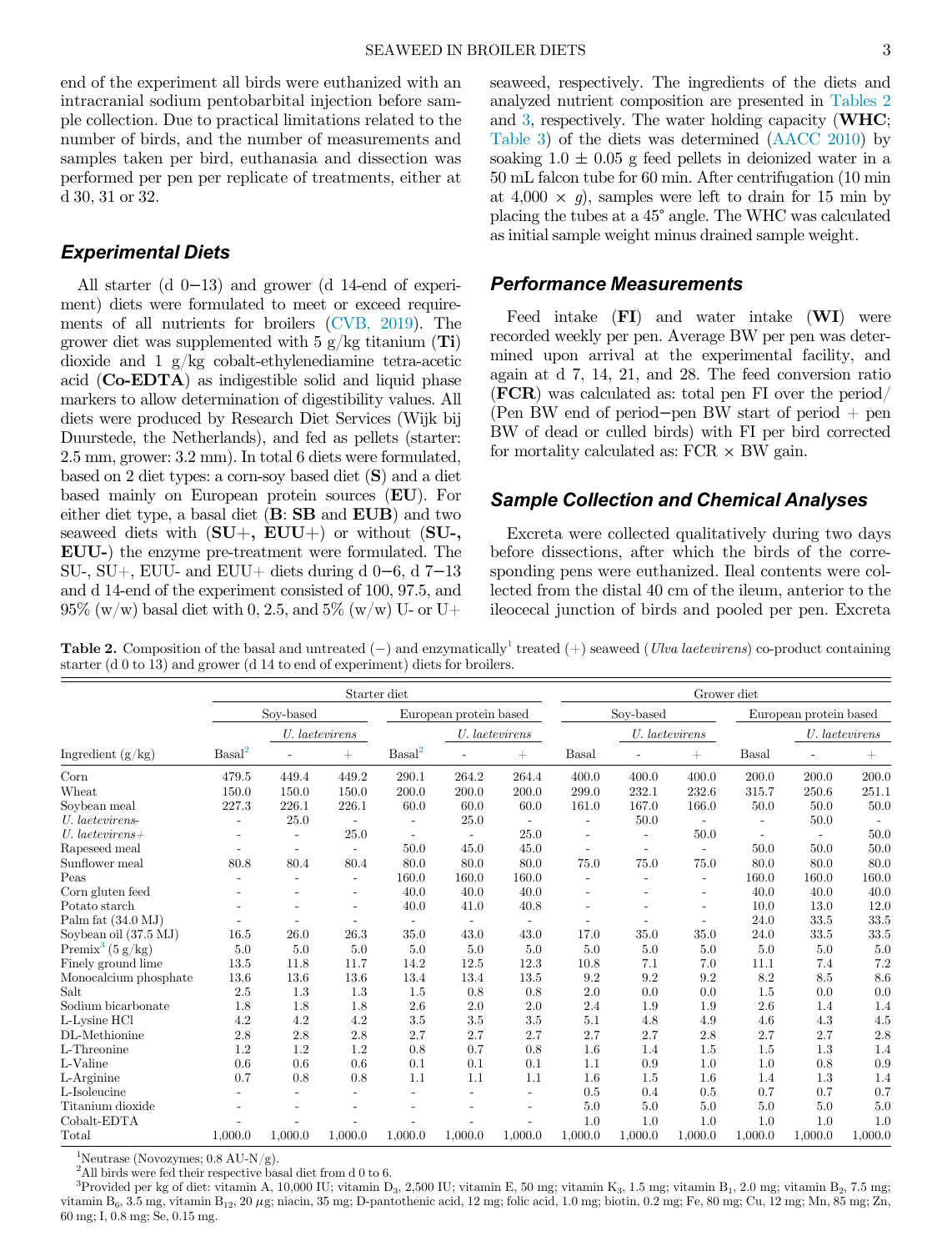#### 4 STOKVIS ET AL.

<span id="page-3-0"></span>**Table 3.** Analyzed nutrient content of the basal and untreated  $(-)$  and enzymatically<sup>[1](#page-3-1)</sup> treated  $(+)$  seaweed (*Ulva laetevirens*) co-product containing starter (d 0−13) and grower (d 14-end of experiment) diets as fed to the broilers.

|                                              |                          |                          |                          | Starter diet             |                          |                          | Grower diet |                |         |                        |                |         |  |
|----------------------------------------------|--------------------------|--------------------------|--------------------------|--------------------------|--------------------------|--------------------------|-------------|----------------|---------|------------------------|----------------|---------|--|
| <b>Item</b>                                  | Sov-based                |                          |                          |                          | European protein based   |                          |             | Sov-based      |         | European protein based |                |         |  |
|                                              |                          |                          | U. laetevirens           |                          | U. laetevirens           |                          |             | U. laetevirens |         |                        | U. laetevirens |         |  |
| Component                                    | Basal <sup>2</sup>       |                          | $+$                      | Basal <sup>2</sup>       | $\overline{a}$           | $^{+}$                   | Basal       |                | $+$     | Basal                  |                | $^{+}$  |  |
| Gross nutrient content (g/kg dry matter (DM) |                          |                          |                          |                          |                          |                          |             |                |         |                        |                |         |  |
| Dry matter $(g/kg)$                          | 888.7                    | 893.6                    | 893.7                    | 893.1                    | 896.9                    | 897.2                    | 883.8       | 886.7          | 884.6   | 889.3                  | 889.7          | 888.8   |  |
| Ash                                          | 60.2                     | 63.1                     | 63.8                     | 59.3                     | 62.2                     | 61.8                     | 60.0        | 63.4           | 63.9    | 57.7                   | 64.7           | 64.2    |  |
| Nitrogen                                     | 36.6                     | 37.1                     | 35.9                     | 35.7                     | 36.4                     | 36.1                     | 33.5        | 34.0           | 34.4    | 33.8                   | 33.8           | 33.2    |  |
| Crude $protein3$                             | 228.6                    | 231.6                    | 224.3                    | 222.9                    | 227.2                    | 225.7                    | 209.6       | 212.7          | 215.0   | 211.5                  | 211.0          | 207.7   |  |
| Neutral detergent fiber                      | 91.9                     | 102.2                    | 102.3                    | 127.3                    | 130.1                    | 127.1                    | 100.9       | 116.3          | 111.4   | 126.7                  | 138.9          | 138.7   |  |
| Acid detergent fiber                         | 40.7                     | 44.8                     | 43.9                     | 56.2                     | 57.2                     | 57.3                     | 42.9        | 49.2           | 49.7    | 58.5                   | 66.3           | 65.7    |  |
| Acid detergent lignin                        | 1.4                      | 4.1                      | 3.4                      | 7.7                      | 9.3                      | 8.8                      | 4.2         | 4.5            | 6.0     | 8.3                    | 8.2            | 9.3     |  |
| Crude fat                                    | 47.2                     | 54.5                     | 55.8                     | 65.5                     | 72.0                     | 73.7                     | 43.6        | 56.3           | 54.9    | 79.5                   | 94.6           | 95.2    |  |
| Sugar                                        | 51.0                     | 49.3                     | 48.7                     | 43.3                     | 40.9                     | 42.6                     | 44.6        | 44.0           | 43.7    | 42.9                   | 40.4           | 40.3    |  |
| Starch                                       | 430.3                    | 431.8                    | 411.3                    | 426.0                    | 405.5                    | 388.8                    | 470.1       | 444.2          | 440.5   | 434.9                  | 396.3          | 387.5   |  |
| Calculated total fiber <sup>4</sup>          | 182.7                    | 169.8                    | 196.2                    | 183.0                    | 192.3                    | 207.4                    | 172.1       | 179.5          | 181.9   | 173.5                  | 193.0          | 205.2   |  |
| Macro minerals $(g/kg DM)$                   |                          |                          |                          |                          |                          |                          |             |                |         |                        |                |         |  |
| Calcium                                      |                          |                          |                          |                          |                          |                          | 8.9         | 7.9            | 7.7     | 8.6                    | 8.2            | 7.8     |  |
| Phosphorus                                   |                          |                          |                          |                          |                          |                          | 6.8         | 6.4            | 6.5     | 6.9                    | 6.8            | 6.9     |  |
| Potassium                                    |                          |                          |                          |                          |                          | $\overline{\phantom{a}}$ | 8.8         | 9.0            | 9.1     | 8.2                    | 8.4            | 8.4     |  |
| Sodium                                       |                          |                          |                          |                          |                          |                          | 1.8         | 1.5            | 1.5     | 1.7                    | 1.5            | 1.5     |  |
| Chloride                                     |                          |                          |                          |                          |                          |                          | 3.3         | 2.1            | 2.3     | 3.0                    | 2.4            | 2.4     |  |
| Magnesium                                    |                          |                          |                          |                          |                          |                          | 2.1         | 3.0            | 3.0     | 2.2                    | 3.0            | 3.0     |  |
| Sulfur                                       |                          |                          |                          |                          |                          |                          | 2,359.1     | 4,076.8        | 3,967.9 | 2,934.8                | 4,428.7        | 4303.4  |  |
| Micro minerals $(mg/kg DM)$                  |                          |                          |                          |                          |                          |                          |             |                |         |                        |                |         |  |
| Iron                                         |                          |                          |                          |                          |                          |                          | 195.2       | 326.5          | 331.8   | 211.4                  | 348.5          | 361.7   |  |
| Copper                                       |                          |                          |                          |                          |                          | $\overline{a}$           | 17.5        | 22.0           | 24.9    | 20.8                   | 19.7           | 21.4    |  |
| Manganese                                    |                          |                          |                          |                          |                          | $\overline{a}$           | 119.9       | 113.3          | 118.7   | 118.1                  | 127.0          | 121.0   |  |
| Zinc                                         |                          |                          |                          |                          |                          |                          | 105.2       | 102.1          | 105.7   | 110.8                  | 102.9          | 106.9   |  |
| Arsenic                                      |                          |                          |                          |                          |                          | $\overline{\phantom{0}}$ | 0.1         | 0.4            | 0.3     | 0.1                    | 0.3            | $0.3\,$ |  |
| Cadmium                                      |                          |                          | $\overline{a}$           |                          |                          | $\overline{a}$           | 0.2         | 0.2            | 0.2     | 0.2                    | 0.17           | 0.2     |  |
| Mercury                                      |                          |                          |                          |                          |                          | $\overline{a}$           | < 0.01      | < 0.01         | < 0.01  | < 0.01                 | < 0.01         | < 0.01  |  |
| Lead                                         |                          |                          |                          |                          |                          |                          | 0.2         | 0.4            | 0.4     | 0.2                    | 0.4            | 0.4     |  |
| Nickel                                       |                          |                          |                          |                          |                          |                          | 2.4         | 2.9            | 2.8     | 2.6                    | 3.0            | 3.0     |  |
| Selenium                                     |                          |                          |                          |                          |                          |                          | 0.3         | 0.3            | 0.3     | 0.3                    | 0.3            | 0.3     |  |
| Calculated AME $(MJ/kg)$                     | 12.06                    | 12.04                    | 12.06                    | 12.37                    | 12.33                    | 12.34                    | 12.33       | 12.28          | 12.29   | 12.59                  | 12.56          | 12.57   |  |
| Water holding capacity $(g/g)$               | $\overline{\phantom{a}}$ | $\overline{\phantom{a}}$ | $\overline{\phantom{a}}$ | $\overline{\phantom{a}}$ | $\overline{\phantom{a}}$ | $\overline{a}$           | 1.47        | 1.78           | 1.64    | 1.41                   | 1.75           | 1.67    |  |

- not analyzed.

<sup>1</sup>Neutrase (Novozymes; 0.8 AU-N/g).

<span id="page-3-3"></span><span id="page-3-2"></span><span id="page-3-1"></span><sup>2</sup>All birds were fed their respective basal diet from d 0 to 6.

<sup>3</sup>Calculated as  $N \times 6.25$ .<br><sup>4</sup>Calculated as 1,000, as

Calculated as 1,000-ash-crude protein-crude fat-sugar-starch.

and ileal chyme were stored at  $-20^{\circ}$ C until further processing. Before chemical analyses, excreta, and ileal chyme were freeze-dried, and all samples were ground to pass a 1-mm diameter screen. The U- and U+ were analyzed for DM [\(ISO 6496, 1999](#page-10-8)), ash, [\(ISO 5984, 2002](#page-9-8)), nitrogen (N; [ISO 5983, 2005\)](#page-9-9), crude fat ([ISO 6492,](#page-9-10) [1999\)](#page-9-10), crude fiber ([ISO 6865, 2000\)](#page-10-9), and Ca and P  $(ISO 27085, 2009)$  $(ISO 27085, 2009)$  $(ISO 27085, 2009)$ , and their density  $(g/cm<sup>3</sup>)$  was determined. Starter diets were additionally analyzed for Na, K and Cl [\(ISO 27085, 2009](#page-9-11); [ISO 6495, 2015](#page-9-12)), starch ([ISO 15914, 2004\)](#page-9-13), sugar ([EC 152, 2009](#page-9-14)), neutral detergent fiber (NDF; [ISO 16472, 2006](#page-9-15)), acid detergent fiber (ADF), and acid detergent lignin (ADL; [ISO 13906,](#page-9-16) [2008\)](#page-9-16). Furthermore, grower diets were additionally analyzed for Fe, Mn, Mg, Zn, and Cu [\(ISO 27085, 2009](#page-9-11)) as well as As, Cd, Pb, Hg, Co, Se, Ni, and S ([DIN EN](#page-9-17) [15763, 2009](#page-9-17)), in addition to Ti and Co. The markers were measured after ashing and microwave digestion using inductive coupled plasma optical emission spectrometry (ICP-OES). The ileal samples were analyzed for DM, ash, N, NDF, Ti, and Co, and the fecal samples were analyzed for DM, ash, N, crude fat, NDF, Ti, and Co. Uric acid was extracted using saturated lithium carbonate, and after centrifugation (3,000 rpm, 10 min) and subsequent dilution of 0.25 mL extract with 0.2 mL 0.2M hydrochloric acid and 4.55 mL demineralized water, it was measured using a uric acid kit (HUMAN Diagnostics) according to the manufacturer's instructions. Calculated total fiber was calculated as  $1,000$  -ash - (N  $\times$  6.25) - crude fat -starch - sugar, and this fraction represents non-starch polysaccharides  $(NSP) +$  lignin.

### Health-Related Parameters

From 3 birds per pen with a BW close to the average pen BW, additional samples were collected. After euthanasia, the gizzard was separated from the proventriculus and the duodenum, and the full gizzard weighed. Gizzard contents were removed by rinsing with tap water and gently dried using a paper towel before the empty gizzard was weighed. From 2 of the same 3 birds per pen, the duodenum was separated from the gizzard and the jejunum before the pancreas was removed from the duodenal loop. A 1 cm piece of the proximal duodenum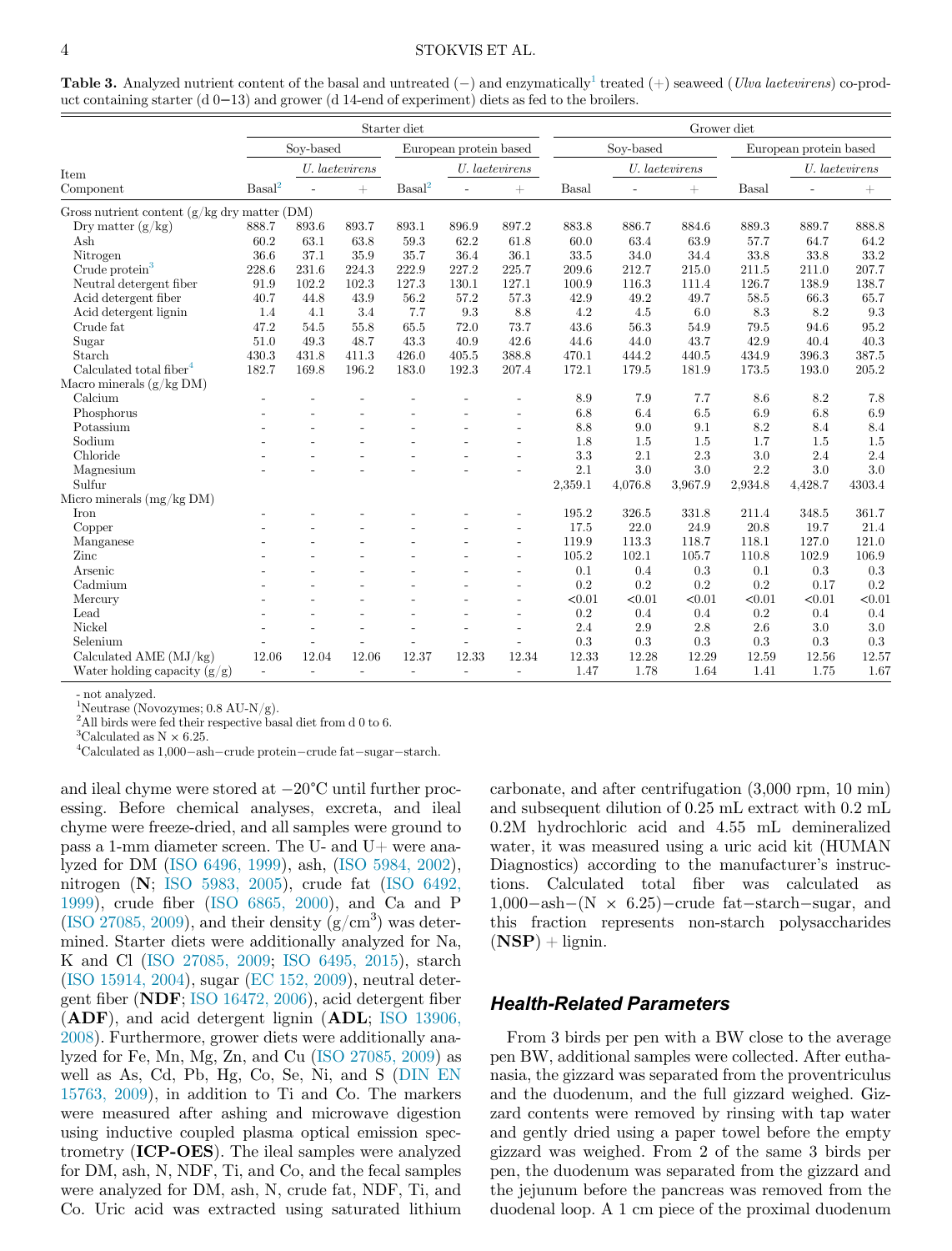was dissected out just before the loop before the sample was gently rinsed in a physiological salt solution (0.9% NaCl) to remove remaining digesta before being stored in a phosphate buffered 10% formalin fixative at 4°C until further analyses. Before analyses, tissue samples were rinsed twice with tap water, and once with 70% alcohol, upon storage in 70% alcohol. The samples were cut in rings of  $\sim$ 3 mm length, placed in histology cassettes and embedded in paraffin using the Leica TP1020 tissue processor (Leica Microsystems B.V., Amsterdam, the Netherlands). The embedded tissue samples were cut in  $5-\mu m$  thin sections, stretched, and placed on glass slides. Samples were stained using Mayer's hematoxylin and eosin standard staining protocols. A Leica DM6b microscope and LASX software (Leica Microsystems B. V.) were used to measure villi length, crypt depth, tunica muscularis thickness and cross section of the duodenal lumen. From each sample, a maximum of 30 intact villi, 30 crypts, 6 cross sections, and 60 muscularis layer thickness were measured, of which the averages were taken as values per sample. Villus length was defined as the distance from the tip of a villus to the villus-crypt junction. Crypt depth was defined as the distance from the villus-crypt junction to the circular muscle layer. The tunica muscularis thickness was defined as the distance between the start of the circular muscle layer to the serosa. The cross section was defined as the maximum distance from the start of the circular muscle layer on opposite sides of the duodenum. The villi length to crypt depth ratio and the cross-section per kg BW were calculated.

# Calculations and Statistical Analyses

Performance parameters were calculated using FI and BW measurements over time. Apparent pre-cecal digestibility and apparent total tract digestibility of nutrients in the experimental diets were calculated, using Ti and Co as markers according to the following equation:

$$
DC(X) = \left(1 - \frac{[Market] diet \times [X] sample}{[Market] sample \times [X] diet}\right) \times 100
$$

where  $DC(X)$  is the apparent digestibility coefficient of nutrient X in % and [Marker] $_{\text{dieet}}$ , [Marker] $_{\text{sample}}$ , [X] $_{\text{dieet}}$ , and  $[X]_{\text{sample}}$  are the concentrations of the marker and nutrient X in the diet and digesta or excreta sample in g/kg, respectively. Apparent total tract nitrogen digestibility was calculated with fecal nitrogen corrected for nitrogen originating from urine with the use of uronic acid.

Data were analyzed using SAS statistical software (version 9.4, SAS Institute Inc., Cary, NC). For all data, a general linear model with contrast statements was used to determine 1) differences between birds fed the S diets and those fed the EU diets (SB, SU- and SU+ vs. EUB, EUU- and EUU+), 2) effect of seaweed inclusion per se (SB and EUB vs. SU-,  $SU^{+}$ , EUU-, and EUU+), 3) effects of enzyme pre-treatment (SU- and EUU- vs.  $SU<sub>+</sub>$  and  $EUU<sub>+</sub>$ ) and 4) interaction effects between Diet type and seaweed inclusion per se, and diet type and enzyme pre-treatment. Model assumptions and goodness of fit were evaluated through normal distribution of residuals. Outliers identified by studentized residual >3 standard deviations from the sample mean were excluded from the analyses. Data are presented as means unless stated otherwise with differences among means with a probability  $<0.05$  considered significant.

# RESULTS

Upon dissection, 3.5% of the birds originating from different pens and treatments were found to have ascites. No significant treatment effect was found on the incidence of ascites.

### Nutritional Composition

The enzymatically treated seaweed had a higher crude protein content and lower density compared to the untreated counterpart [\(Table 1](#page-1-0)). Due to isonitrogenous and isoenergetic diet formulation, S and EU diets differed in levels of fibrous components, crude fat, starch, and sugar [\(Table 3\)](#page-3-0). The average WHC of U diets (1.71) was numerically higher than that of B diets (1.44) and the average WHC of U- diets (1.77) was higher than that of  $U+$  diets  $(1.66)$ . All analyzed microminerals in the diets were within the limits based on the European regulations for animal diets ([EG 1334/2003;](#page-9-18) [EC 32/2002\)](#page-9-19), and were not majorly impacted by the enzymatic treatment.

# Diet Type Effect

In wk 1 and 2 of the experiment, a higher water intake  $(+27, \text{ and } +63 \text{ mL per bird}; P = 0.015 \text{ and } P < 0.001,$ respectively) and water:feed  $(+0.17 \text{ and } +0.09 \text{ mL/g};$  $P = 0.013$  and  $P = 0.016$ , respectively) were observed in birds fed S vs. EU diets [\(Table 4\)](#page-5-0). In wk 3 and 4, birds fed S vs. EU diets had a higher BW  $(+41$  and  $+64$  g/bird;  $P \leq 0.001$  for both), BWG (+33 and +23 g/bird;  $P < 0.001$  and  $P = 0.008$ , respectively) and FI (+25 and +27 g/bird;  $P = 0.003$  and  $P = 0.031$ , respectively), as well as a lower FCR in wk 3  $(-0.05 \text{ g/g}; P < 0.001)$ . Based on the Co-EDTA marker, pre-cecal OM digestibility of S diets was higher than that of EU diets ( $P < 0.001$ ; [Table 5\)](#page-5-1). Increased gizzard weight (empty:  $+1.3$  g/kg BW and full:  $+4.7$  g/kg BW) and contents  $(+3.7 \text{ g/kg BW})$ were observed in birds fed EU vs. S diets ( $P < 0.001$  for all; [Table 6\)](#page-6-0). Furthermore, longer villi  $(+150 \mu m;$  $P = 0.010$ ) and increased  $(P = 0.0281)$  villus height:crypt depth were observed in birds fed EU vs. S diets.

# Ulva Laetevirens Co-Product Inclusion Effect

Dietary inclusion of 5% U in wk 3 and 4 increased FCR (+0.05 and +0.06 g/g;  $P < 0.001$  for both), water intake  $(+83 \text{ and } +129 \text{ mL/bird}; P = 0.002 \text{ and } P <$ 0.001, respectively), and water:feed  $(+0.10 \text{ and } +0.10$ mL/g;  $P < 0.001$  for both). Furthermore, the apparent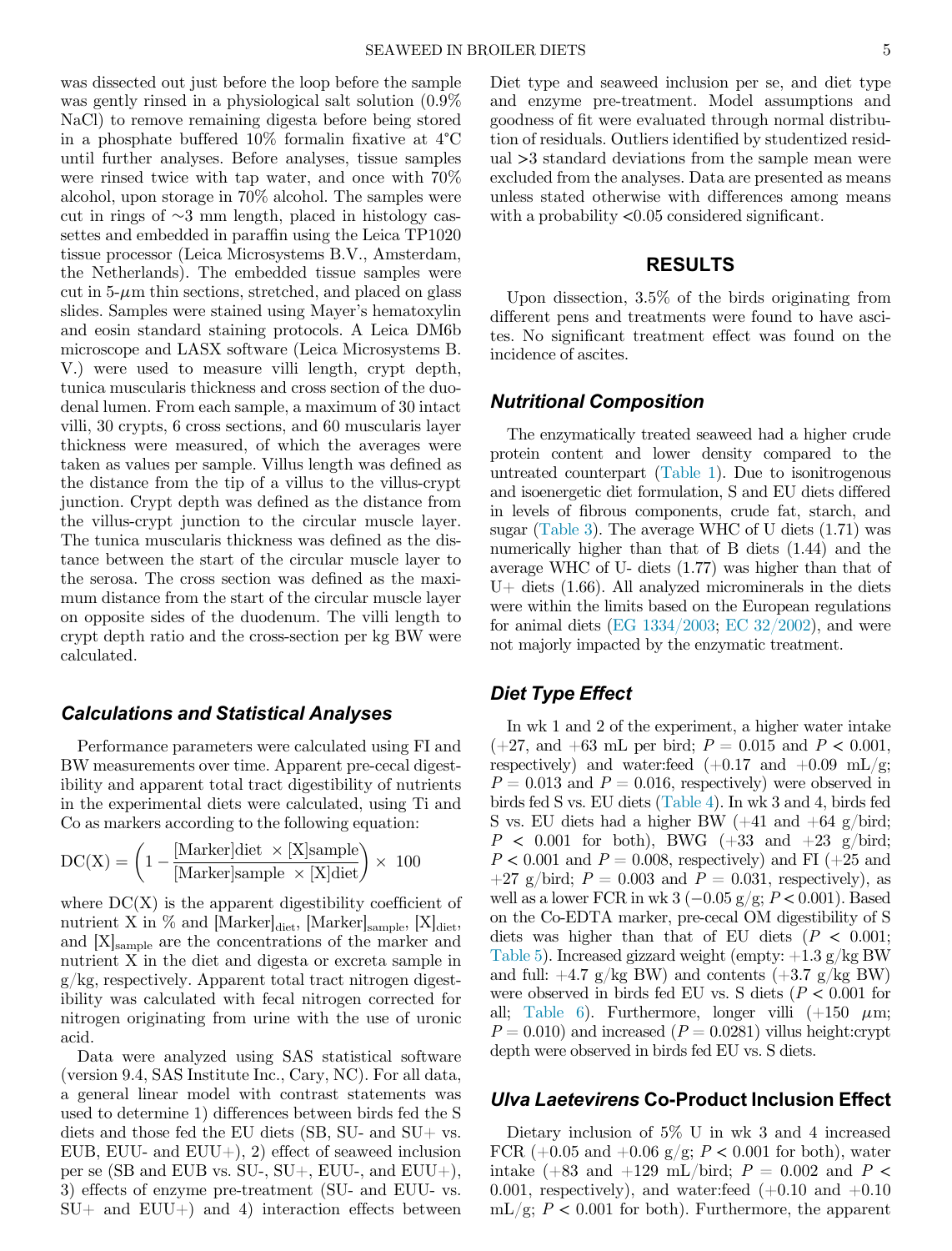#### 6 STOKVIS ET AL.

<span id="page-5-0"></span>Table 4. Effect of inclusion of 2.5 (d 7–[1](#page-5-2)3) and 5% (d 14-end of experiment) untreated (−) and enzymatically<sup>1</sup> treated (+) seaweed (Ulva laetevirens) co-product in broiler diets (basal) based on soy or European protein sources on performance parameters.

|                               |                        | Soy-based diets (SD) |        |                    | European protein-based diets (ED) |       |            |                          |         |                          |                             |       |
|-------------------------------|------------------------|----------------------|--------|--------------------|-----------------------------------|-------|------------|--------------------------|---------|--------------------------|-----------------------------|-------|
| Period                        | $U.$ laetevirens $(U)$ |                      |        |                    | U. laetevirens                    |       |            | $P$ -values <sup>3</sup> |         |                          |                             |       |
| Parameter <sup>2</sup>        | Basal $(B)^4$          |                      | $^{+}$ | Basal <sup>4</sup> |                                   | $+$   | <b>SEM</b> | $SD$ vs. $ED(DT)$        |         | $B$ vs. $U$ Enzyme $(E)$ | $DT \times E$ $DT \times U$ |       |
| $D$ 0-7 (starter diet 1)      |                        |                      |        |                    |                                   |       |            |                          |         |                          |                             |       |
| Body weight gain (g)          | 167                    | 166                  | 168    | 166                | 163                               | 170   | 1.4        | 0.793                    |         |                          |                             |       |
| Feed intake $(g)$             | 163                    | 164                  | 169    | 164                | 161                               | 167   | 1.2        | 0.662                    |         |                          |                             |       |
| Feed conversion ratio $(g/g)$ | 0.97                   | 0.98                 | 1.00   | 0.99               | 0.98                              | 0.99  | 0.003      | 0.951                    |         |                          |                             |       |
| Water intake (mL)             | 499                    | 492                  | 507    | 464                | 464                               | 488   | 5.7        | 0.015                    |         |                          |                             |       |
| Water:feed $(mL/g)$           | 3.07                   | 3.01                 | 2.99   | 2.74               | 2.89                              | 2.92  | 0.037      | 0.013                    |         |                          |                             |       |
| Body weight d 7               | 210                    | 209                  | 211    | 209                | 206                               | 212   | 1.4        | 0.793                    |         |                          |                             |       |
| Mortality ( $%$ per pen)      | 0.0                    | 0.0                  | 3.8    | 1.9                | 1.0                               | 0.0   | 0.4        | 0.690                    |         |                          |                             |       |
| $D 7-14$ (starter diet 2)     |                        |                      |        |                    |                                   |       |            |                          |         |                          |                             |       |
| Body weight gain              | 381                    | 378                  | 380    | 371                | 371                               | 378   | 2.4        | 0.173                    | 0.849   | 0.396                    | 0.636                       | 0.505 |
| Feed intake                   | 443                    | 447                  | 450    | 438                | 439                               | 448   | 2.8        | 0.351                    | 0.251   | 0.314                    | 0.557                       | 0.940 |
| Feed conversion ratio         | 1.19                   | 1.18                 | 1.18   | 1.18               | 1.18                              | 1.18  | 0.002      | 0.549                    | 0.988   | 0.811                    | 0.946                       | 0.650 |
| Water intake                  | 933                    | 944                  | 955    | 849                | 891                               | 904   | 10.4       | < 0.001                  | 0.155   | 0.605                    | 0.964                       | 0.360 |
| Water:feed                    | 2.06                   | 2.11                 | 2.13   | 1.95               | 2.06                              | 2.02  | 0.022      | 0.016                    | 0.066   | 0.796                    | 0.648                       | 0.918 |
| Body weight d 14              | 591                    | 587                  | 590    | 580                | 577                               | 591   | 3.4        | 0.271                    | 0.886   | 0.277                    | 0.522                       | 0.627 |
| Mortality                     | 0.0                    | 1.0                  | 3.0    | 1.0                | 0.0                               | 1.0   | 0.4        | 0.455                    | 0.434   | 0.235                    | 0.675                       | 0.198 |
| $D$ 14-21 (grower diet)       |                        |                      |        |                    |                                   |       |            |                          |         |                          |                             |       |
| Body weight gain              | 524                    | 498                  | 497    | 474                | 479                               | 466   | 3.9        | < 0.001                  | 0.077   | 0.458                    | 0.216                       | 0.033 |
| Feed intake                   | 747                    | 739                  | 736    | 702                | 732                               | 714   | 4.3        | 0.003                    | 0.564   | 0.267                    | 0.451                       | 0.064 |
| Feed conversion ratio         | 1.43                   | 1.47                 | 1.48   | 1.48               | 1.53                              | 1.53  | 0.006      | < 0.001                  | < 0.001 | 0.909                    | 0.979                       | 0.904 |
| Water intake                  | 1,344                  | 1,410                | 1,385  | 1,284              | 1,400                             | 1,392 | 12.9       | 0.416                    | 0.002   | 0.578                    | 0.792                       | 0.229 |
| Water:feed                    | 1.80                   | 1.91                 | 1.88   | 1.83               | 1.91                              | 1.95  | 0.014      | 0.242                    | < 0.001 | 0.857                    | 0.355                       | 0.888 |
| Body weight d 21              | 1.114                  | 1,091                | 1,087  | 1,054              | 1,057                             | 1,057 | 5.9        | < 0.001                  | 0.351   | 0.867                    | 0.847                       | 0.167 |
| Mortality                     | 1.9                    | 4.9                  | 2.1    | 0.0                | 1.9                               | 1.0   | 0.6        | 0.072                    | 0.195   | 0.226                    | 0.524                       | 0.970 |
| $D$ 21-28 (grower diet)       |                        |                      |        |                    |                                   |       |            |                          |         |                          |                             |       |
| Body weight gain              | 702                    | 680                  | 679    | 671                | 670                               | 652   | 4.5        | 0.008                    | 0.071   | 0.310                    | 0.341                       | 0.477 |
| Feed intake                   | 10,31                  | 1,058                | 1,034  | 1,000              | 1,030                             | 1,012 | 6.6        | 0.031                    | 0.191   | 0.157                    | 0.845                       | 0.795 |
| Feed conversion ratio         | 1.47                   | 1.54                 | 1.52   | 1.49               | 1.54                              | 1.55  | 0.007      | 0.125                    | < 0.001 | 0.732                    | 0.398                       | 0.987 |
| Water intake                  | 1,813                  | 1,904                | 1,961  | 1,780              | 1,927                             | 1,910 | 16.6       | 0.514                    | < 0.001 | 0.435                    | 0.151                       | 0.717 |
| Water:feed                    | 1.76                   | 1.80                 | 1.90   | 1.78               | 1.87                              | 1.89  | 0.013      | 0.294                    | < 0.001 | 0.029                    | 0.116                       | 0.895 |
| Body weight d 28              | 1,816                  | 1,771                | 1,766  | 1,726              | 1,726                             | 1,709 | 9.0        | < 0.001                  | 0.134   | 0.538                    | 0.703                       | 0.185 |
|                               | 2.9                    | 3.1                  | 4.2    | 5.0                | 0.0                               | 1.9   | 0.7        | 0.439                    | 0.274   | 0.312                    | 0.795                       | 0.108 |
| Mortality                     |                        |                      |        |                    |                                   |       |            |                          |         |                          |                             |       |

- not applicable.

1 Neutrase (Novozymes, 0.8 AU-N/g).

2 Each value is based on 8 replicate pens of 13 birds.

<span id="page-5-4"></span><span id="page-5-3"></span><span id="page-5-2"></span><sup>3</sup>Statistical contrasts: Diet type (SD basal, SD U. laetevirens- and SD U. laetevirens+ diets) vs. (ED basal, ED U. laetevirens- and ED U. laetevirens+ diets), Basal vs. U. laetevirens: (SD basal and ED basal diets) vs. (SD U. laetevirens-, SD U. laetevirens+, ED U. laetevirens- and ED U. laetevirens+ diets), Enzyme: (SD U. laetevirens- and ED U. laetevirens- diets) vs. (SD U. laetevirens+ and ED U. laetevirens+ diets).

<sup>4</sup>All birds were fed their respective basal diet from d0-6.

<span id="page-5-1"></span>**Table 5.** Effects of inclusion of 2.5 (d 7–[1](#page-5-5)3) and 5% (d 14-end of experiment) untreated (-) and enzymatically<sup>1</sup> treated (+) seaweed (Ulva laetevirens) co-product in a broiler grower diet (basal) based on soy or European protein sources on apparent pre-cecal and total tract nutrient digestibility in broilers based on the titanium dioxide (Ti) and cobalt-ethylenediamine tetraacetic acid (Co-EDTA) markers.

|                                           |          | Soy-based diets (SD) |                      | European protein-based diets (ED) |      |      |                          |                   |         |           |                             |         |  |  |
|-------------------------------------------|----------|----------------------|----------------------|-----------------------------------|------|------|--------------------------|-------------------|---------|-----------|-----------------------------|---------|--|--|
| $\text{Digestibility}^2$                  |          |                      | U. laetevirens $(U)$ | U. laetevirens                    |      |      | $P$ -values <sup>3</sup> |                   |         |           |                             |         |  |  |
| Nutrient                                  | Basal(B) |                      | $^{+}$               | Basal                             |      | $+$  | SEM                      | $SD$ vs. $ED(DT)$ | B vs. U | Enzyme(E) | $DT \times E$ DT $\times U$ |         |  |  |
| Apparent pre-cecal (%) based on Ti        |          |                      |                      |                                   |      |      |                          |                   |         |           |                             |         |  |  |
| Ash                                       | 44.9     | 58.2                 | 58.6                 | 40.7                              | 29.0 | 29.8 | 1.78                     | < 0.001           | 0.865   | 0.948     | 0.835                       | < 0.001 |  |  |
| Organic matter                            | 74.4     | 82.0                 | 81.8                 | 70.0                              | 65.2 | 66.1 | 1.01                     | < 0.001           | 0.473   | 0.916     | 0.347                       | < 0.001 |  |  |
| Nitrogen                                  | 80.7     | 86.3                 | 85.8                 | 79.5                              | 77.1 | 77.5 | 0.60                     | < 0.001           | 0.241   | 0.976     | 0.515                       | < 0.001 |  |  |
| Apparent total tract $(\%)$ based on Ti   |          |                      |                      |                                   |      |      |                          |                   |         |           |                             |         |  |  |
| Ash                                       | 32.2     | 27.8                 | 42.0                 | 32.1                              | 24.0 | 40.8 | 0.96                     | 0.386             | 0.474   | < 0.001   | 0.009                       | 0.597   |  |  |
| Nitrogen                                  | 77.8     | 75.3                 | 74.1                 | 74.9                              | 71.9 | 71.3 | 0.37                     | < 0.001           | < 0.001 | 0.245     | 0.551                       | 0.852   |  |  |
| Crude fat                                 | 68.1     | 56.9                 | 48.1                 | 51.4                              | 22.5 | 21.2 | 2.63                     | < 0.001           | < 0.001 | 0.227     | 0.008                       | < 0.001 |  |  |
| Neutral deter-<br>gent fiber              | 6.3      | 19.6                 | 16.4                 | 17.1                              | 20.3 | 20.1 | 0.87                     | 0.003             | < 0.001 | 0.239     | 0.193                       | < 0.001 |  |  |
| Apparent pre-cecal (%) based on Co-EDTA   |          |                      |                      |                                   |      |      |                          |                   |         |           |                             |         |  |  |
| Ash                                       | 29.7     | 17.8                 | 19.7                 | 29.0                              | 19.6 | 19.9 | 0.93                     | 0.814             | < 0.001 | 0.382     | 0.553                       | 0.437   |  |  |
| Organic matter                            | 67.3     | 64.6                 | 64.0                 | 64.2                              | 60.6 | 61.3 | 0.50                     | < 0.001           | < 0.001 | 0.950     | 0.455                       | 0.856   |  |  |
| Nitrogen                                  | 75.4     | 72.9                 | 71.8                 | 75.5                              | 74.0 | 74.3 | 0.51                     | 0.140             | 0.012   | 0.690     | 0.479                       | 0.300   |  |  |
| Apparent total tract (%) based on Co-EDTA |          |                      |                      |                                   |      |      |                          |                   |         |           |                             |         |  |  |
| Ash                                       | 20.1     | 15.1                 | 33.3                 | 23.2                              | 15.6 | 35.0 | 1.20                     | 0.455             | 0.216   | < 0.001   | 0.253                       | 0.719   |  |  |
| Nitrogen                                  | 73.9     | 70.9                 | 70.3                 | 71.4                              | 68.8 | 68.5 | 0.33                     | < 0.001           | < 0.001 | 0.437     | 0.701                       | 0.477   |  |  |
| Crude fat                                 | 62.5     | 49.4                 | 40.4                 | 44.6                              | 13.9 | 15.3 | 2.66                     | < 0.001           | < 0.001 | 0.370     | < 0.001                     | < 0.001 |  |  |
| Neutral deter-<br>gent fiber              | $-10.4$  | 5.4                  | 3.9                  | 5.4                               | 11.5 | 12.3 | 1.27                     | < 0.001           | < 0.001 | 0.865     | 0.371                       | 0.001   |  |  |

<sup>1</sup>Neutrase (Novozymes, 0.8 AU-N/g).

2 Each value is based on 8 replicate pens of 13 birds.

<span id="page-5-6"></span><span id="page-5-5"></span>3 Statistical contrasts: Diet type (SD basal, SD U. laetevirens- and SD U. laetevirens+ diets) vs. (ED basal, ED U. laetevirens- and ED U. laetevirens+ diets), Basal vs. U. laetevirens: (SD basal and ED basal diets) vs. (SD U. laetevirens-, SD U. laetevirens+, ED U. laetevirens- and ED U. laetevirens+ diets), Enzyme: (SD U. laetevirens- and ED U. laetevirens- diets) vs. (SD U. laetevirens+ and ED U. laetevirens+ diets).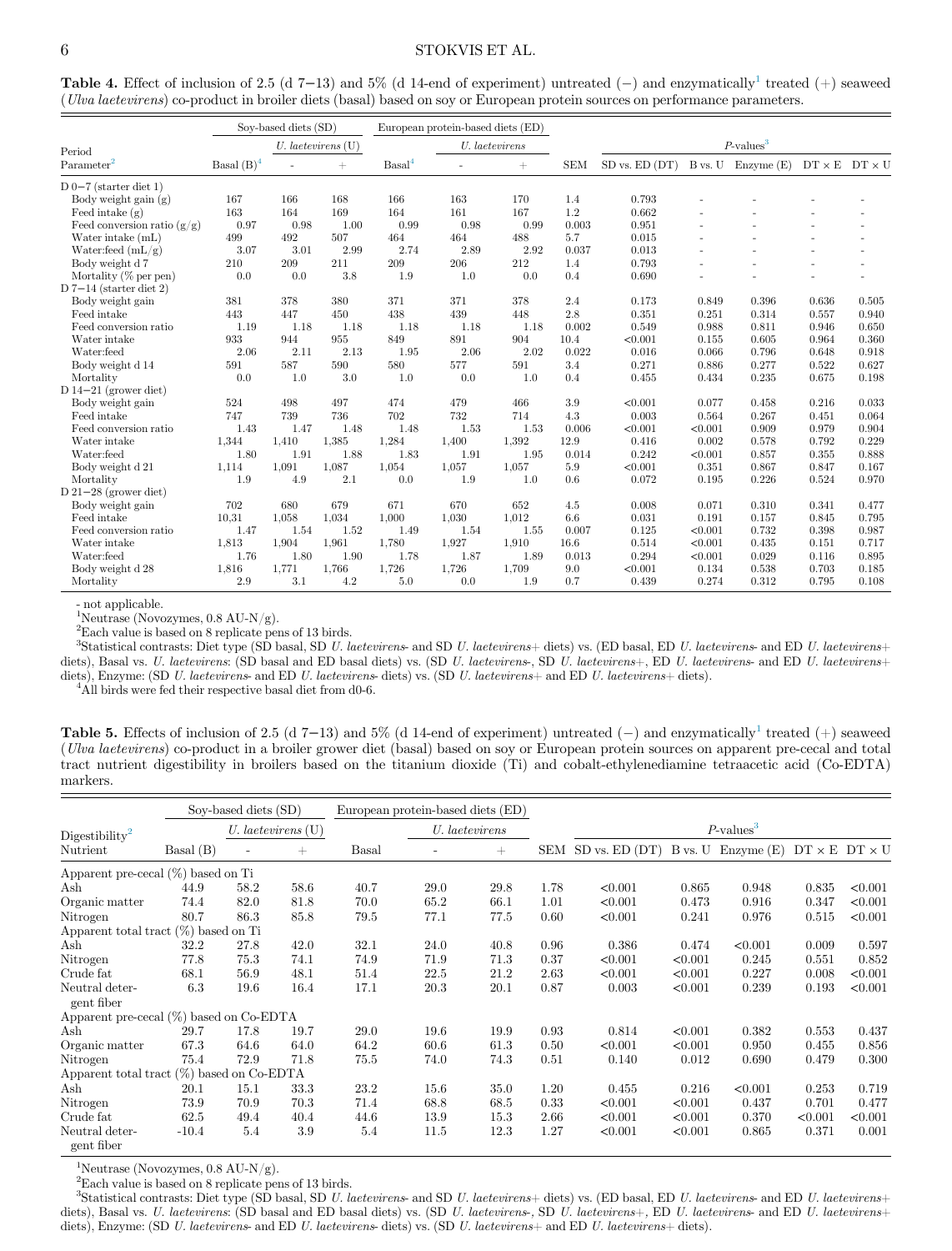#### SEAWEED IN BROILER DIETS 7

<span id="page-6-0"></span>**Table 6.** Effects of inclusion of 2.5 (d 7-[1](#page-6-1)3) and 5% (d 14-end of experiment) untreated (-) or enzymatically<sup>1</sup> treated (+) seaweed (Ulva laetevirens) co-products in a broiler diet (basal) based on soy or European protein sources (Diet type) on gastrointestinal tract characteristics.

|                               |          | Soy-based diets (SD)     |       |       | European protein-based diets (ED) |       |            |                                                             |       |       |       |       |  |
|-------------------------------|----------|--------------------------|-------|-------|-----------------------------------|-------|------------|-------------------------------------------------------------|-------|-------|-------|-------|--|
| <b>Tissue</b>                 |          | U. laetevirens $(U)$     |       |       | U. laetevirens                    |       |            | $P$ -values <sup>4</sup>                                    |       |       |       |       |  |
| Parameter                     | Basal(B) | $\overline{\phantom{a}}$ |       | Basal | ٠                                 | ÷     | <b>SEM</b> | SD vs. ED (DT) B vs. U Enzyme (E) $DT \times E DT \times U$ |       |       |       |       |  |
| Gizzard $(g/kg BW)^2$         |          |                          |       |       |                                   |       |            |                                                             |       |       |       |       |  |
| Gizzard weight empty          | 9.8      | 9.4                      | 9.8   | 10.8  | 11.3                              | 10.8  | 0.15       | < 0.001                                                     | 0.895 | 0.784 | 0.190 | 0.507 |  |
| Gizzard weight full           | 14.5     | 13.2                     | 13.1  | 18.2  | 18.3                              | 18.5  | 0.46       | < 0.001                                                     | 0.552 | 0.997 | 0.871 | 0.360 |  |
| Gizzard content               | 4.6      | 3.8                      | 3.7   | 7.4   | 8.0                               | 7.8   | 0.39       | < 0.001                                                     | 0.867 | 0.932 | 0.977 | 0.400 |  |
| Duodenum $(\mu m)^3$          |          |                          |       |       |                                   |       |            |                                                             |       |       |       |       |  |
| Villus length (VL)            | 1.909    | 1,873                    | 1,758 | 1,967 | 2,050                             | 1,972 | 0.029      | 0.010                                                       | 0.658 | 0.222 | 0.789 | 0.252 |  |
| Crypt depth (CD)              | 121      | 120                      | 128   | 121   | 124                               | 120   | 0.002      | 0.796                                                       | 0.667 | 0.745 | 0.373 | 0.891 |  |
| VL:CD                         | 16.2     | 14.8                     | 14.2  | 16.4  | 16.9                              | 17.0  | 0.410      | 0.0281                                                      | 0.482 | 0.838 | 0.737 | 0.183 |  |
| Muscularis thickness          | 123      | 129                      | 126   | 129   | 124                               | 122   | 0.002      | 0.755                                                       | 0.886 | 0.747 | 0.902 | 0.343 |  |
| Cross section $(\mu m/kg BW)$ | 3,121    | 3,364                    | 3.237 | 3.184 | 3.467                             | 3182  | 0.051      | 0.565                                                       | 0.033 | 0.021 | 0.308 | 0.852 |  |

 $1$ Neutrase (Novozymes, 0.8 AU-N/g).

2 Each value is based on 6 replicate pens of 3 birds.

3 Each value in the table is based on 6 replicate pens of 2 birds.

<span id="page-6-3"></span><span id="page-6-2"></span><span id="page-6-1"></span>4 Statistical contrasts: Diet type (SD basal, SD U. laetevirens- and SD U. laetevirens+ diets) vs. (ED basal, ED U. laetevirens- and ED U. laetevirens+ diets), Basal vs. U. laetevirens: (SD basal and ED basal diets) vs. (SD U. laetevirens-, SD U. laetevirens+, ED U. laetevirens- and ED U. laetevirens+ diets), Enzyme: (SD U. laetevirens- and ED U. laetevirens- diets) vs. (SD U. laetevirens+ and ED U. laetevirens+ diets).

pre-cecal ash  $(P < 0.001)$ , OM  $(P < 0.001)$ , and N  $(P = 0.012)$  digestibility coefficients based on the Co-EDTA marker were all lower after U inclusion. The duodenal cross section was larger in birds fed U vs. B diets  $(+160 \ \mu m/kg BW; P = 0.033).$ 

### Enzyme Treatment Effect

Water:feed in the last wk of the experiment was higher for birds fed U- vs. U+ diets  $(+0.06 \text{ mL/g})$ ;  $P = 0.029$ , as were apparent total tract, but not prececal ash digestibility based on both the Ti and Co-EDTA markers (both  $P < 0.001$ ). The duodenal cross section was larger in U- vs. U+ diets  $(+206 \ \mu m/kg BW;$  $P = 0.021$ .

# Diet Type  $\times$  Ulva Laetevirens Inclusion Effect

Dietary U inclusion in wk 3 led to a lower BWG in birds fed S  $(-27 \text{ g/bird})$  vs. EU diets  $(-1.5 \text{ g/bird})$ ; Diet type  $\times$  U effect;  $P = 0.033$ . For birds fed S diets, U led to higher apparent pre-cecal digestibility of all nutrients based on the Ti marker, whereas for birds fed EU diets a lower digestibility was observed after U inclusion ( $P \leq$ 0.001 for all nutrients). Based on both the Ti and Co-EDTA markers, a stronger reduction in apparent total tract crude fat digestibility was observed after U inclusion in EU vs. S diets (Ti and Co-EDTA  $P < 0.001$ ) as well as a stronger increase in apparent total tract NDF digestibility after U inclusion in S vs. EU diets (Ti  $P \leq$ 0.001; Co-EDTA  $P = 0.001$ ).

# Diet Type  $\times$  Enzyme Treatment Effect

No Diet type  $\times$  Enzyme effects were observed for performance. Apparent total tract crude fat digestibility was further reduced when  $U+$  was added to EU diets  $(-30\%$  absolute) than when added to S diets  $(-16\%$ 

absolute) based on both the Ti  $(P = 0.008)$  and Co-EDTA markers ( $P < 0.001$ ).

# Ti vs. Co-EDTA Marker

Generally lower digestibility values were observed based on the Co-EDTA vs. the Ti marker [\(Table 5](#page-5-1)). The apparent total tract digestibility coefficients were lower for ash  $(-28\%)$ , N  $(-4.8\%)$ , crude fat  $(-16\%)$ , and NDF  $(-72\%)$  calculated with the Co-EDTA marker.

# **DISCUSSION**

### Diet Type Effect

The observed higher water intake in wk 1 and 2 of birds fed the S vs. EU diets is not in line with observa-tions by [Jim](#page-10-10)énez-Moreno et al. (2016). These authors reported an increased water intake in birds fed higher insoluble NSP levels at young ages. In the current study, dietary levels of NDF and ADF were twice that of the levels of [Jim](#page-10-10)énez-Moreno et al. (2016) although here we did not differentiate between soluble and insoluble fibers or NSP. Solubility of fibrous components strongly determines their biological effects [\(Mateos et al., 2013](#page-10-11)). A larger WHC of a diet also increases water intake ([Jim](#page-10-12)énez-Moreno et al., 2009). However, WHC in our study was similar for EU vs. S diets, hence not explaining the high water intake of birds fed S diets.

Despite diet formulation aimed at similar quantities of digestible amino acids and calculated AME (based on ingredient values), small differences between diets were observed, such as a lower AME:apparent digestible protein ratio of the S (66.64−72.87 MJ/kg) vs. EU (74.86 −78.15 MJ/kg) diets. Contrary to our findings, in the literature feed intake, weight gain and feed efficiency (in g BW gain /kg feed) of male broilers from 0 to 3 wk of age improved when birds were fed higher AME:digestible protein ratios (70.4 vs. 77.7 MJ/kg; [Gous et al.,](#page-9-20)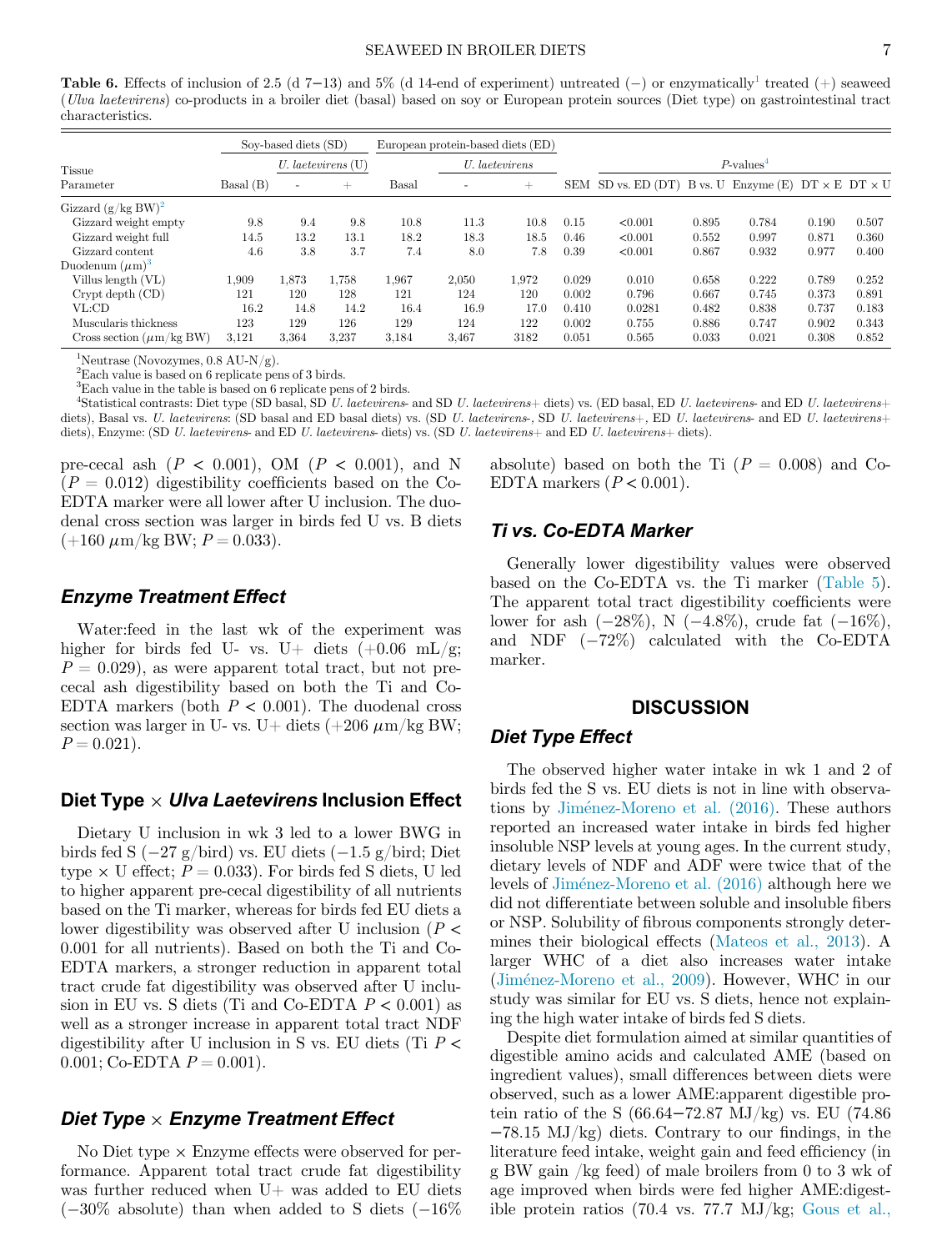[2018\)](#page-9-20), although the absolute AME in our diets (12.28  $-12.59$ ) correspond with the AME of their 70.4 MJ/kg digestible protein diet (AME: 12.3 MJ/kg). This indicates that the EU diets, containing the higher AME: digestible protein ratio, were similar in energy but only higher in protein compared to the S diets. When [Gous et al. \(2018\)](#page-9-20) investigated body composition, protein gain was not increased with increasing AME:digestible protein ratio diets, whereas they observed an increased lipid gain, meaning energy was not the limiting factor, whereas that might have been the case for the birds in our study.

Another cause for a reduced feed intake can be in response to a combination of fiber sources (sugar beet pulp and rice hulls; [Sadeghi et al., 2015\)](#page-10-13) and in particular of soluble fibers ([Rahmatnejad and Saki, 2016](#page-10-14)). Since the EU diet contained a range of fiber sources, this could also explain the observed lower feed intake. In addition, according to [Annison \(1993\),](#page-9-21) higher soluble NSP levels of for example wheat, increase digesta viscosity, reduce the diffusion rate of digestive enzymes into digesta, hamper their interaction at the mucosal surface and hence reduce nutrient utilization. In the current experiment, indeed a reduced digestibility of the EU vs. S diet and an increased FCR of birds fed those diets was observed, although wheat inclusion in the EU vs. S diets was only slightly higher.

The EU diets contained 24 to 35  $g/kg$  palm fat, whereas the S diets did not. [Valencia et al. \(1993\)](#page-10-15) reported no differences in growth and efficiency due to oil source, but observed an increased BW of 21-day-old broilers fed diets with increasing levels of oil from 0 to 2 and 4%, but a decrease with further increasing oil levels to 6, 8, and 10%, while maintaining constant energy levels. In our study, the EU diets contained 4.8 to 6.7% soybean oil+palm fat, and compared to the 1.7 to 3.5% in the S diets, this might also have had a negative effect on performance.

Heavier gizzards  $(+13\%)$  and gizzard contents (+35%) were observed in birds fed the EU vs. S diets, which is in accordance with data in the literature. For example, 33% heavier gizzards were observed as a result of higher dietary fiber levels (ground to  $\langle 2.5 \text{ mm};$ [Jim](#page-10-12)énez-Moreno et al., 2009, [2019\)](#page-10-16). Additionally, stud-ies of [Jim](#page-10-17)énez-Moreno et al. (2010, [2019](#page-10-16)) observed a reduced gizzard pH and increased apparent total tract retention of N in broilers of 21 d of age in response to increasing dietary fiber levels. Surprisingly, we observed the opposite: a lower apparent total tract N digestibility in the EU vs. S diets. This could be explained by differences in the level of all dietary fiber components. For example, NDF in our diets ranged from 101 to 139  $g/kg$ DM, whereas  $84 \text{ g/kg}$  DM was the highest level in the study of [Jim](#page-10-16)é[nez-Moreno et al. \(2019\).](#page-10-16) Potentially the optimal level of fibers had been surpassed and the surplus of fibers in the EU diets had a negative effect on nutrient digestibility. Moreover, different responses to different fiber sources are observed in various studies in the literature [\(Jim](#page-10-17)é[nez-Moreno et al., 2010](#page-10-17)).

Longer villi correspond to a higher nutrient uptake capacity (Cañedo-Castro et al., 2019). The longer villi in birds fed the EU vs. S diets was contrary to our

hypothesis, as we expected a decrease in villus length in response to more abrasive digesta and sloughing off of cells due to higher fiber inclusion. The lack of differences in crypt depth in birds fed the EU vs. S diets indicates that the turnover rate of enterocytes was not different between birds fed the S and EU diets. Similar observations are reported for crypt depth in response to increasing fiber levels in the literature ([Tejeda and Kim, 2020](#page-10-18)). Furthermore, longer villi are reported in response to diets higher in fiber [\(Tejeda and Kim, 2020](#page-10-18); [Rahmatnejad and Saki, 2016](#page-10-14)). The latter studies report that the longer villi are due to more stimulus of abrasive insoluble fibers, whereas soluble fibers seem to decrease villi height. This would indicate that in the EU diet contained more abrasive insoluble fibers compared to the S diet. This was in line with our research setup including higher fiber levels in the EU diet, although in this study no differentiation was made between soluble and insoluble fibers. Despite the observed histomorphological differences between treatments, no differences were observed in nutrient absorption, or in performance between birds fed the EU and S diets.

# Ulva Laetevirens Inclusion

Macro- and micromineral levels were all within the limits for safe use in broiler diets, although the ash content of the U. laetevirens co-products (270 g/kg DM) will likely cause problems when these are included at higher levels than in the current experiment.

Despite the differences in ash, fiber, crude fat and starch contents in the U vs. B diets, U inclusion at 2.5% did not affect performance parameters of the broilers in wk 2. The higher water intake and water:feed observed in birds fed the U vs. B diets in wk 3 and 4, with dietary U inclusion levels of 5%, are corresponding to the higher mineral content and the higher WHC of the U diets. A high water intake could lead to diarrhea, suboptimal bird health, and reduced performance ([Guiry and Blun](#page-9-22)[den, 1991](#page-9-22); [Koreleski et al., 2010\)](#page-10-1). The higher water intake in birds fed the U diets might have induced the negative effect on FCR by flushing out nutrients, although diarrhea was not visually observed. The higher WHC observed for the U diets might have caused more bulky feed/chyme boluses due to the greater water retention at a similar feed intake. In this study, this is reflected by a wider duodenum (calculated per kg BW) in birds fed the U vs. B diets, but not by a larger gizzard. This was also not reflected in a lower feed intake due to a fuller crop with the high water intake due to minerals and high WHC of the diets.

In the S diets, U inclusion led to an increased apparent pre-cecal digestibility of all nutrients, but to a decreased apparent total tract nutrient digestibility, and BWG was decreased in wk 3. This increase in apparent prececal nutrient digestibility in birds fed the seaweed supplemented S diets might be a beneficial effect of the addition of fibers, originating from the seaweed products, in the diet. In contrast, U inclusion in the EU diets led to a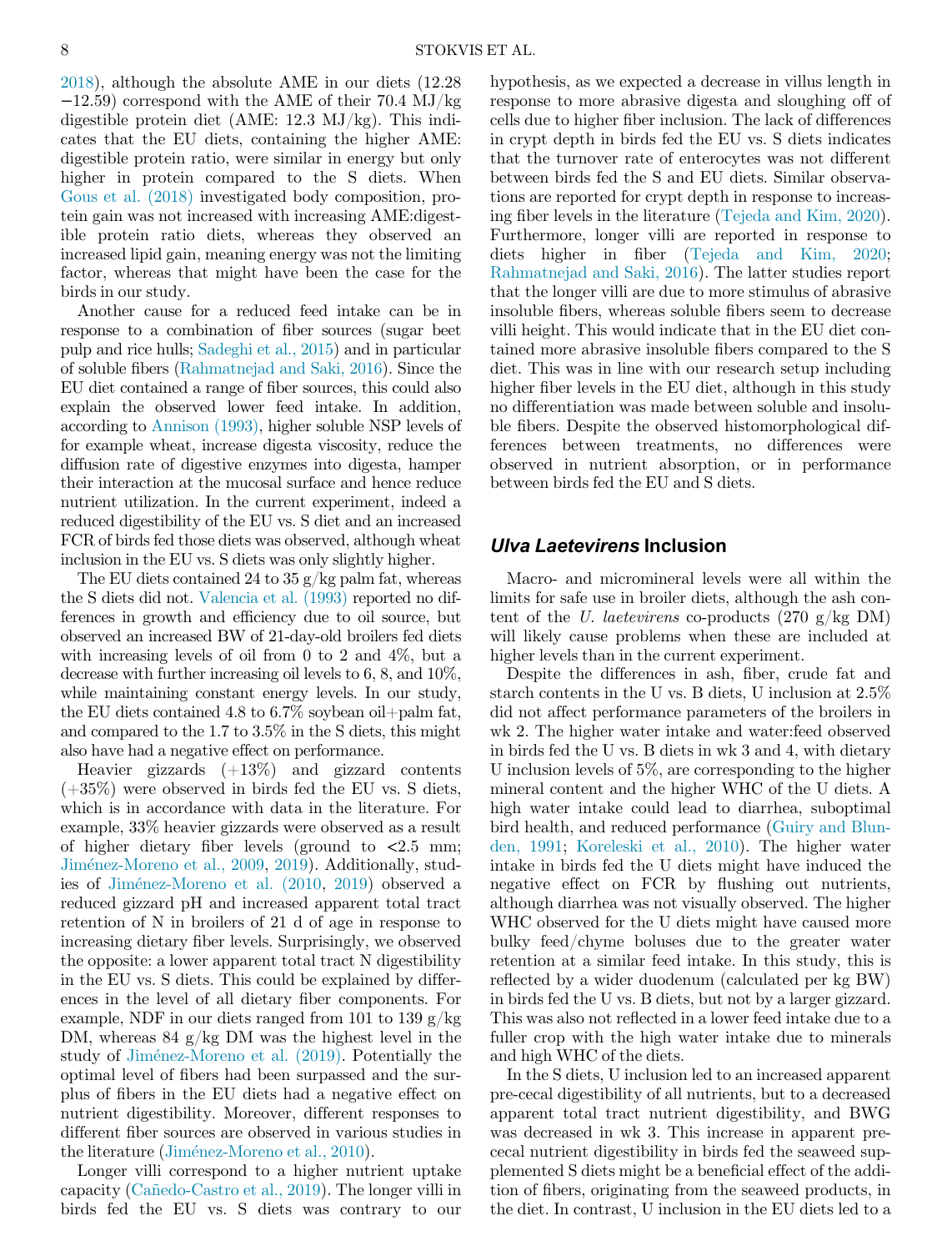decrease in apparent pre-cecal ash, OM and N digestibility, and some small changes in digestibility of the fibrous dietary components, without affecting BWG. Potentially, there was already sufficient fibrous material present in the EUB diets to optimize digestion, and the maximum degradation capacity might have already been reached, meaning the extra fibrous material merely hampered digestion capacity. Moreover, changes in the physicochemical conditions in the gastrointestinal tract, due to the different diet types, may have resulted in a variation in responses in nutrient digestibility and performance traits ([Tejeda and Kim, 2020](#page-10-18); [Choct et al.,](#page-9-23) [2010\)](#page-9-23).

# Enzyme Treatment Effect

As a consequence of the addition of N in the form of enzymes as part of the enzymatic treatment, the N content was slightly higher  $(+4.2\%)$  in U+ vs. U- products, although due to the relatively low enzyme inclusion levels the dietary N content was only marginally higher in the  $U+$  vs. the U- diets. In relation to nutrient digestibility, the enzyme treatment only affected apparent total tract ash digestibility, which was increased in the U+ vs. U- diets, and decreased apparent total tract crude fat digestibility in the S but not in the EU diets. The decreased WHC of U+ vs. U- diets did not result in differences in for example water intake or gizzard content, contrary to data in the literature [\(Jim](#page-10-12)é[nez-](#page-10-12)[Moreno et al., 2009](#page-10-12)). The general lack of observed differences indicates that the enzyme treatment did not improve the nutritional value of the seaweed products for broilers. If the enzyme treatment did release protein, peptides or amino acids, this might have been subject to complex forming, for example, with heavy metals ([Ash](#page-9-24)[mead, 1992\)](#page-9-24), and this may have hampered nutrient digestibility.

# Digestibility Based on Ti and Co-EDTA Markers

Generally, the recovery of Ti ([Jagger et al., 1992](#page-10-19); [Sales and Janssens, 2003](#page-10-20); [Kavanagh et al., 2001](#page-10-21)) is higher than that of Co [\(Marais, 2000](#page-10-22); [De Vries et al.,](#page-9-25) [2014;](#page-9-25) [Ud](#page-10-23)én et al., 1980) in various gastrointestinal segments, consequently leading to higher calculated digestibility coefficients [\(De Vries and Gerrits, 2018](#page-9-26)). Digestibility coefficients in our study were indeed higher when calculated based on Ti. A high correlation was observed in digestibility coefficients based on the Ti and Co markers, especially for apparent total tract nutrient digestibility, with correlation coefficients ranging between 0.932 and 0.997 ( $P < 0.001$  for all). It is known that Co(II)EDTA is not completely stable, which might lead to absorption of Co in the gastrointestinal tract which violates the assumption of inertness of the markers ([De Vries and Gerrits, 2018](#page-9-26)). Furthermore, the liquid phase of digesta, in which the Co-EDTA marker is present, passes through the gastrointestinal tract at a

different rate compared to the solid phase containing the Ti marker, and might accumulate in parts of the gastrointestinal tract as illustrated by [De Vries](#page-9-25) [et al. \(2014\)](#page-9-25). Reflux, in particular of the insoluble digesta fraction, might for example increase the concentration of the solid phase marker (Ti) in the ileum ([Sacranie et al., 2012](#page-10-24)). This might lead to higher calculated pre-cecal compared to total tract nutrient digestibility values. This was indeed observed in the present study, although only for the high fiber S diets (SU- and SU+) but not for the EU diets. One notable difference is that of the apparent pre-cecal ash and N digestibility calculated using the 2 markers, specifically in the S diets. Calculated based on Ti, both ash and N digestibility increase with U inclusion, whereas based on Co they decrease with U inclusion. This might be related to the fiber fraction that holds the N and increases the reflux of solid phase digesta, whereas the Co follows the liquid digesta phase and increases in concentration in the ceca as mentioned before ([Sacranie et al., 2012\)](#page-10-24). The higher apparent pre-caecal vs. total tract N digestibility is in line with data in the literature for fiber-containing ingredients [\(Moughan et al., 2014](#page-10-25)). It is likely a consequence of a net synthesis of AAs from nitrogenous compounds (e.g., uric acid) by microbiota residing in the ceca and colon, which are subsequently recovered in the excreta. Our experimental diets, containing undigestible NDF, appear to have simulated N fixation and bacterial growth.

Digestibility of NDF was low in all experimental groups, as is expected for fibers in broilers and poultry in general. Some negative NDF digestibility coefficients were observed based on calculations using the Co marker. This indicates that either the Co marker is partly taken up in the gastrointestinal tract as discussed earlier in this section, or the Co marker, that follows the soluble or liquid phase of the digesta is not following the insoluble fiber. Hence, the Co marker appears to be less suitable compared to the Ti marker for calculating digestibility of insoluble fibrous fractions in broilers. Neutral detergent fiber was determined by a washing method designed for feed materials employing neutral detergent, and gravimetrically measured ([ISO 16472,](#page-9-15) [2006\)](#page-9-15). Bacteria present in the digesta can adhere to the dietary NDF and are not completely washed off the fiber during this procedure, thereby, increasing the weight of the NDF fraction recovered in the excreta. The latter consequently leads to a lower apparent total tract digestibility coefficient [\(De Jonge et al., 2015\)](#page-9-27). Fiber is poorly digestible and fermented by poultry, and combined with the overestimation of NDF in the excreta, this can explain negative NDF digestibility values.

# CONCLUSIONS

This study confirms the high mineral content of U. laetevirens and its relatively poor nutrient digestibility in broilers. Dietary U. laetevirens increased apparent pre-cecal digestibility of nutrients when included in a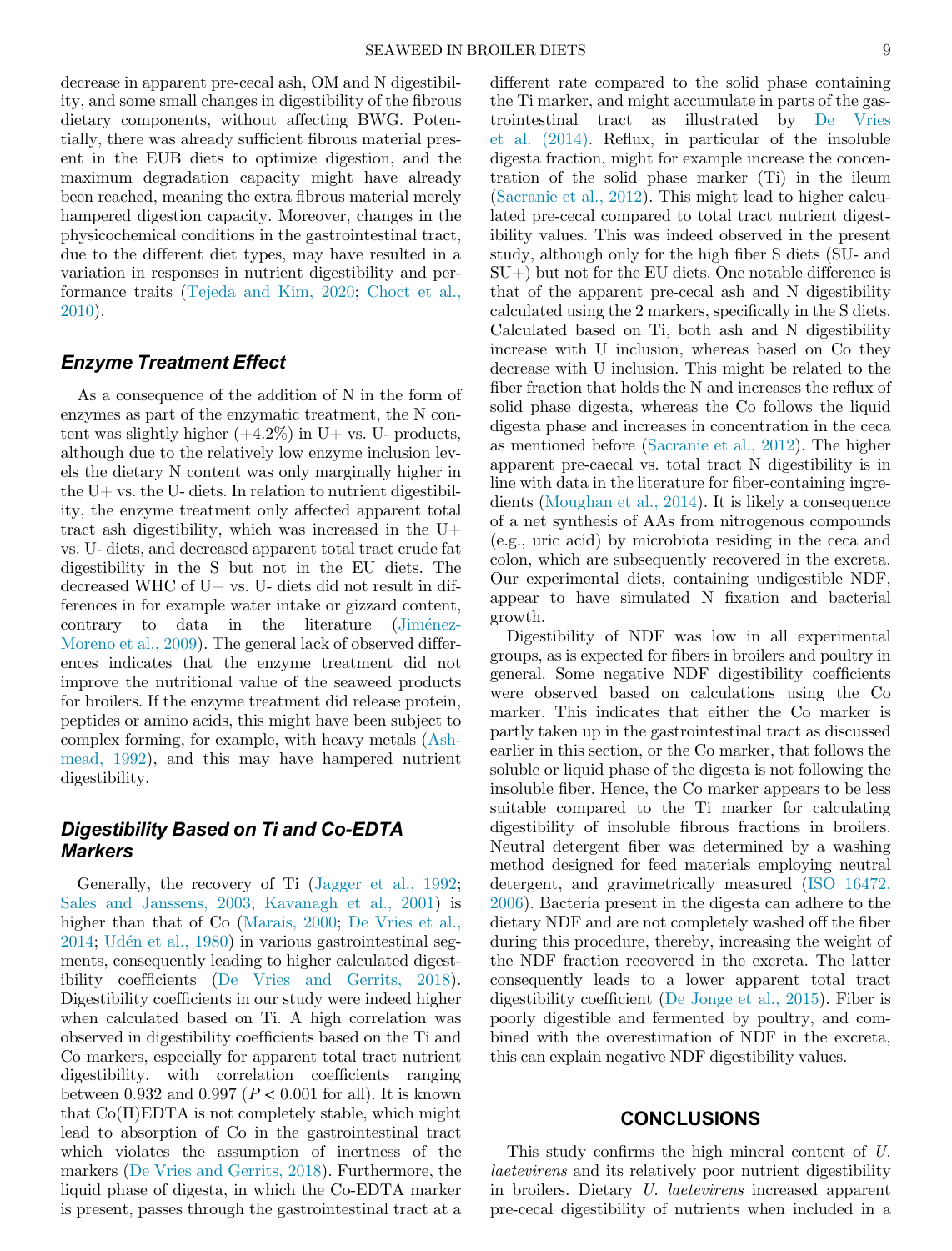<span id="page-9-27"></span><span id="page-9-6"></span>corn-soy based diet, but decreased apparent pre-cecal digestibility when included in an EU diet, although in both diet types U. *laetevirens* reduced rather than improved performance. The proteolytic enzyme treatment of an U. laetevirens co-product did not affect performance, nor did it increase nutrient digestibility, and is thus not suitable to increase the nutritional value of this seaweed co-product for broilers. No effects were observed on performance, gizzard development or histomorphological parameters, indicating that bioactive properties related to these measurements of the seaweed co-product were lacking.

# ACKNOWLEDGMENTS

<span id="page-9-26"></span><span id="page-9-25"></span><span id="page-9-17"></span><span id="page-9-14"></span>The authors gratefully acknowledge technical assistance from the animal caretakers of the experimental facilities of "Carus" and the assistance of Lisa Arnalot and Melissa Jara Espinoza as well as the laboratory staff of the Animal Nutrition group. This research was financed by the Dutch Topsector AgriFood and the Dutch Ministry of Agriculture, Nature and Food Quality (Research program title: Seaweed for Food and Feed, AF-16202), and Olmix Group (Olmix S.A., Bréhan, France).

# DISCLOSURES

<span id="page-9-20"></span><span id="page-9-19"></span><span id="page-9-18"></span>The authors declare no conflict of interest.

# REFERENCES

- <span id="page-9-22"></span><span id="page-9-7"></span><span id="page-9-4"></span>[AACC. 2010. AACC Approved Methods of Analysis. Method 56-11-](http://refhub.elsevier.com/S0032-5791(22)00138-9/sbref0001) [02. 11th ed American Association of Cereal Chemists, St. Paul,](http://refhub.elsevier.com/S0032-5791(22)00138-9/sbref0001) [MN ISBN:978-1-891127-68-2.](http://refhub.elsevier.com/S0032-5791(22)00138-9/sbref0001)
- <span id="page-9-16"></span><span id="page-9-5"></span>[Angell, A. R., L. Mata, R. de Nys, and N. A. Paul. 2016. The protein](http://refhub.elsevier.com/S0032-5791(22)00138-9/sbref0002) [content of seaweeds: a universal nitrogen-to-protein conversion](http://refhub.elsevier.com/S0032-5791(22)00138-9/sbref0002) factor of fi[ve. J. Appl. Phycol. 28:511](http://refhub.elsevier.com/S0032-5791(22)00138-9/sbref0002)–524.
- <span id="page-9-21"></span>[Annison, G. 1993. The role of wheat non-starch polysaccharides in](http://refhub.elsevier.com/S0032-5791(22)00138-9/sbref0003) [broiler nutrition. Aust. J. Agric. Res. 44:405](http://refhub.elsevier.com/S0032-5791(22)00138-9/sbref0003)–422.
- <span id="page-9-24"></span><span id="page-9-13"></span>[Ashmead, H. D. 1992. The Roles of Amino Acid Chelates in Animal](http://refhub.elsevier.com/S0032-5791(22)00138-9/sbref0004) [Nutrition: Summary and Conclusion. Noyes Publications, West](http://refhub.elsevier.com/S0032-5791(22)00138-9/sbref0004)[wood, NJ ISBN:0-8155-1312-7.](http://refhub.elsevier.com/S0032-5791(22)00138-9/sbref0004)
- <span id="page-9-15"></span><span id="page-9-0"></span>[Biancarosa, I., M. Espe, C. G. Bruckner, S. Heesch, N. Liland,](http://refhub.elsevier.com/S0032-5791(22)00138-9/sbref0005) [R. Waagbø, B. Torstensen, and E. J. Lock. 2017. Amino acid com](http://refhub.elsevier.com/S0032-5791(22)00138-9/sbref0005)[position, protein content, and nitrogen-to-protein conversion fac](http://refhub.elsevier.com/S0032-5791(22)00138-9/sbref0005)[tors of 21 seaweed species from Norwegian waters. J. Appl. Phycol.](http://refhub.elsevier.com/S0032-5791(22)00138-9/sbref0005) [29:1001](http://refhub.elsevier.com/S0032-5791(22)00138-9/sbref0005)–1009.
- <span id="page-9-11"></span><span id="page-9-2"></span>[Bikker, P., L. Stokvis, M. M. van Krimpen, P. G. van Wikselaar, and](http://refhub.elsevier.com/S0032-5791(22)00138-9/sbref0006) [J. W. Cone. 2020. Evaluation of seaweeds from marine waters in](http://refhub.elsevier.com/S0032-5791(22)00138-9/sbref0006) [Northwestern Europe for application in animal nutrition. Anim.](http://refhub.elsevier.com/S0032-5791(22)00138-9/sbref0006) [Feed Sci. Technol. 263:e114460.](http://refhub.elsevier.com/S0032-5791(22)00138-9/sbref0006)
- <span id="page-9-9"></span><span id="page-9-3"></span>[Bikker, P., M. M. van Krimpen, P. G. van Wikselaar,](http://refhub.elsevier.com/S0032-5791(22)00138-9/sbref0007) [B. Houweling-Tan, N. Scaccia, J. W. van Hal, W. J. J. Huijgen,](http://refhub.elsevier.com/S0032-5791(22)00138-9/sbref0007) [J. W. Cone, and A. M. L](http://refhub.elsevier.com/S0032-5791(22)00138-9/sbref0007)ópez-Contreras. 2016. Biorefinery of the green seaweed Ulva lactuca [to produce animal feed, chemicals and](http://refhub.elsevier.com/S0032-5791(22)00138-9/sbref0007) [biofuels. J. Appl. Phycol. 28:3511](http://refhub.elsevier.com/S0032-5791(22)00138-9/sbref0007)–3525.
- <span id="page-9-10"></span><span id="page-9-8"></span><span id="page-9-1"></span>[Ca](http://refhub.elsevier.com/S0032-5791(22)00138-9/sbref0009)ñ[edo-Castro, B., A. Pi](http://refhub.elsevier.com/S0032-5791(22)00138-9/sbref0009)ñó[n-Gimate, S. Carrillo, D. Ramos, and](http://refhub.elsevier.com/S0032-5791(22)00138-9/sbref0009) [M. Casas-Valdez. 2019. Prebiotic effect of](http://refhub.elsevier.com/S0032-5791(22)00138-9/sbref0009) Ulva rigida meal on the [intestinal integrity and serum cholesterol and triglyceride content](http://refhub.elsevier.com/S0032-5791(22)00138-9/sbref0009) [in broilers. J. Appl. Phycol. 31:3265](http://refhub.elsevier.com/S0032-5791(22)00138-9/sbref0009)–3273.
- <span id="page-9-23"></span><span id="page-9-12"></span>[Choct, M., Y. Dersjant-Li, J. McLeish, and M. Peisker. 2010. Soy oli](http://refhub.elsevier.com/S0032-5791(22)00138-9/sbref0010)[gosaccharides and soluble non-starch polysaccharides: a review of](http://refhub.elsevier.com/S0032-5791(22)00138-9/sbref0010) [digestion, nutritive and anti-nutritive effects in pigs and poultry.](http://refhub.elsevier.com/S0032-5791(22)00138-9/sbref0010) [Asian-Australas. J. Anim. Sci. 23:1386](http://refhub.elsevier.com/S0032-5791(22)00138-9/sbref0010)–1398.
- [CVB. 2019. Page 614 in Chemische Samenstellingen en Nutritionele](http://refhub.elsevier.com/S0032-5791(22)00138-9/sbref0011) [Waarden van Voedermiddelen. Centraal Veevoeder Bureau, Fed](http://refhub.elsevier.com/S0032-5791(22)00138-9/sbref0011)[eratie Nederlandse Diervoederketen, Wageningen, the Netherlands](http://refhub.elsevier.com/S0032-5791(22)00138-9/sbref0011) [\(In Dutch\).](http://refhub.elsevier.com/S0032-5791(22)00138-9/sbref0011)
- [De Jonge, L. H., H. van Laar, and J. Dijkstra. 2015. Effect of rinsing](http://refhub.elsevier.com/S0032-5791(22)00138-9/sbref0012) [method on the in situ degradation of nitrogen in grains and legume](http://refhub.elsevier.com/S0032-5791(22)00138-9/sbref0012) seeds. Pages 115−[138 in What Happens in the Bag? Development](http://refhub.elsevier.com/S0032-5791(22)00138-9/sbref0012) and Evaluation of a Modifi[ed in Situ Protocol to Estimate Degra](http://refhub.elsevier.com/S0032-5791(22)00138-9/sbref0012)[dation of Nitrogen and Starch in the Rumen. Wageningen Univer](http://refhub.elsevier.com/S0032-5791(22)00138-9/sbref0012)[sity, Wageningen, the Netherlands L. H. de JongeISBN](http://refhub.elsevier.com/S0032-5791(22)00138-9/sbref0012) [9789462574519.](http://refhub.elsevier.com/S0032-5791(22)00138-9/sbref0012)
- De Vries, S., and W. J. J. Gerrits, 2018. The use of tracers or markers in digestion studies. Pages 275−294 in Feed Evaluation Science. P. J. Moughan, Hendriks, W. H. (Eds.). Wageningen Academic Publishers, Wageningen, the Netherlands. ISBN 9789086863099.
- [De Vries, S., R. P. Kwakkel, A. M. Pustjens, M. A. Kabel,](http://refhub.elsevier.com/S0032-5791(22)00138-9/sbref0014) [W. H. Hendriks, and W. J. J. Gerrits. 2014. Separation of digesta](http://refhub.elsevier.com/S0032-5791(22)00138-9/sbref0014) [fractions complicates estimation of ileal digestibility using marker](http://refhub.elsevier.com/S0032-5791(22)00138-9/sbref0014) methods with  $Cr_2O_3$  [and cobalt-ethylenediamine tetraacetic acid](http://refhub.elsevier.com/S0032-5791(22)00138-9/sbref0014) [in broiler chickens. Poult. Sci. J. 93:2010](http://refhub.elsevier.com/S0032-5791(22)00138-9/sbref0014)–2017.
- DIN EN 15763. 2009. Foodstuffs − [Determination of Trace Elements](http://refhub.elsevier.com/S0032-5791(22)00138-9/sbref0015) − [Determination of Arsenic, Cadmium, Mercury and Lead in](http://refhub.elsevier.com/S0032-5791(22)00138-9/sbref0015) [Foodstuffs by Inductively Coupled Plasma Mass Spectrometry](http://refhub.elsevier.com/S0032-5791(22)00138-9/sbref0015) [\(ICP-MS\) After Pressure Digestion. Royal Netherlands Standardi](http://refhub.elsevier.com/S0032-5791(22)00138-9/sbref0015)[zation Institute, Delft, the Netherlands.](http://refhub.elsevier.com/S0032-5791(22)00138-9/sbref0015)
- [EC 152. 2009. Commission Regulation \(European Commission\)](http://refhub.elsevier.com/S0032-5791(22)00138-9/sbref0016) [No 152/2009 of 27 January 2009 laying down the methods of](http://refhub.elsevier.com/S0032-5791(22)00138-9/sbref0016) [sampling and analysis for the of](http://refhub.elsevier.com/S0032-5791(22)00138-9/sbref0016)ficial control of feed. OJEU 54:1–[130.](http://refhub.elsevier.com/S0032-5791(22)00138-9/sbref0016)
- [EC 32. 2002. Directive 2002/32/EC of the European Parliament and](http://refhub.elsevier.com/S0032-5791(22)00138-9/sbref0017) [of the Council of 7 May 2002 on undesirable substances in animal](http://refhub.elsevier.com/S0032-5791(22)00138-9/sbref0017) [feed. OJEU 140:10.](http://refhub.elsevier.com/S0032-5791(22)00138-9/sbref0017)
- [EG 1334. 2003. Commission Regulation \(European Commission\) No](http://refhub.elsevier.com/S0032-5791(22)00138-9/sbref0018) [1334/2003 of 25 July 2003 amending the conditions for authoriza](http://refhub.elsevier.com/S0032-5791(22)00138-9/sbref0018)[tion of a number of additives in feedingstuffs belonging to the](http://refhub.elsevier.com/S0032-5791(22)00138-9/sbref0018) [group of trace elements. OJEU 187:11.](http://refhub.elsevier.com/S0032-5791(22)00138-9/sbref0018)
- [Gous, R., A. Faulkner, and H. Swatson. 2018. The effect of dietary](http://refhub.elsevier.com/S0032-5791(22)00138-9/sbref0020) [energy: protein ratio, protein quality and food allocation on the](http://refhub.elsevier.com/S0032-5791(22)00138-9/sbref0020) effi[ciency of utilisation of protein by broiler chickens. Br. Poult.](http://refhub.elsevier.com/S0032-5791(22)00138-9/sbref0020) [Sci. 59:100](http://refhub.elsevier.com/S0032-5791(22)00138-9/sbref0020)–109.
- [Guiry, M. D., and G. Blunden. 1991. Seaweed Resources in Europe:](http://refhub.elsevier.com/S0032-5791(22)00138-9/sbref0021) [Uses and Potential. John Wiley & Sons, Chichester, UK ISBN:0-](http://refhub.elsevier.com/S0032-5791(22)00138-9/sbref0021) [471-92947-6.](http://refhub.elsevier.com/S0032-5791(22)00138-9/sbref0021)
- [Holdt, S. L., and S. Kraan. 2011. Bioactive compounds in seaweed:](http://refhub.elsevier.com/S0032-5791(22)00138-9/optWzkVN948vM) [functional food applications and legislation. J. Appl. Phycol.](http://refhub.elsevier.com/S0032-5791(22)00138-9/optWzkVN948vM) [23:543](http://refhub.elsevier.com/S0032-5791(22)00138-9/optWzkVN948vM)–597.
- [ISO 13906. 2008. Animal Feeding Stuffs](http://refhub.elsevier.com/S0032-5791(22)00138-9/sbref0022)—Determination of Acid [Detergent Fibre \(ADF\) and Acid Detergent Lignin \(ADL\) Con](http://refhub.elsevier.com/S0032-5791(22)00138-9/sbref0022)[tents. International Organization for Standardization, Geneva,](http://refhub.elsevier.com/S0032-5791(22)00138-9/sbref0022) [Switzerland.](http://refhub.elsevier.com/S0032-5791(22)00138-9/sbref0022)
- [ISO 15914. 2004. Animal Feeding Stuffs](http://refhub.elsevier.com/S0032-5791(22)00138-9/sbref0023)—Enzymatic Determination [of Total Starch Content. International Organization for Standard](http://refhub.elsevier.com/S0032-5791(22)00138-9/sbref0023)[ization, Geneva, Switzerland.](http://refhub.elsevier.com/S0032-5791(22)00138-9/sbref0023)
- [ISO 16472. 2006. Animal Feed Stuffs](http://refhub.elsevier.com/S0032-5791(22)00138-9/sbref0024)—Determination of Amylase-[Treated Neutral Detergent Fibre Content \(aNDF\). International](http://refhub.elsevier.com/S0032-5791(22)00138-9/sbref0024) [Organization for Standardization, Geneva, Switzerland.](http://refhub.elsevier.com/S0032-5791(22)00138-9/sbref0024)
- [ISO 27085. 2009. Animal Feeding Stuffs](http://refhub.elsevier.com/S0032-5791(22)00138-9/sbref0025) − Determination of Calcium, [Sodium, Phosphorous, Magnesium, Potassium, Iron, Zinc, Copper,](http://refhub.elsevier.com/S0032-5791(22)00138-9/sbref0025) [Manganese, Cobalt, Molybdenum, Arsenic, Lead and Cadmium](http://refhub.elsevier.com/S0032-5791(22)00138-9/sbref0025) [by ICP-AES. International Organization for Standardization,](http://refhub.elsevier.com/S0032-5791(22)00138-9/sbref0025) [Geneva, Switzerland.](http://refhub.elsevier.com/S0032-5791(22)00138-9/sbref0025)
- [ISO 5983. 2005. Animal Feeding Stuffs](http://refhub.elsevier.com/S0032-5791(22)00138-9/sbref0026)—Determination of Nitrogen [Content and Calculation of Crude Protein Content](http://refhub.elsevier.com/S0032-5791(22)00138-9/sbref0026)—Part 1: Kjel[dahl Method. International Organization for Standardization,](http://refhub.elsevier.com/S0032-5791(22)00138-9/sbref0026) [Geneva, Switzerland.](http://refhub.elsevier.com/S0032-5791(22)00138-9/sbref0026)
- [ISO 5984. 2002. Animal Feeding Stuffs](http://refhub.elsevier.com/S0032-5791(22)00138-9/sbref0027)—Determination of Crude [Ash. International Organization for Standardization, Geneva,](http://refhub.elsevier.com/S0032-5791(22)00138-9/sbref0027) [Switzerland.](http://refhub.elsevier.com/S0032-5791(22)00138-9/sbref0027)
- [ISO 6492. 1999. Animal Feeding Stuff](http://refhub.elsevier.com/S0032-5791(22)00138-9/sbref0028)—Determination of Fat Con[tent. International Organization for Standardization, Geneva,](http://refhub.elsevier.com/S0032-5791(22)00138-9/sbref0028) [Switzerland.](http://refhub.elsevier.com/S0032-5791(22)00138-9/sbref0028)
- [ISO 6495. 2015. Animal Feeding Stuffs](http://refhub.elsevier.com/S0032-5791(22)00138-9/sbref0029)—Determination of Water-Soluble Chlorides Content—[Part 1: Titrimetric Method Spectromet](http://refhub.elsevier.com/S0032-5791(22)00138-9/sbref0029)[ric Method. International Organization for Standardization,](http://refhub.elsevier.com/S0032-5791(22)00138-9/sbref0029) [Geneva, Switzerland.](http://refhub.elsevier.com/S0032-5791(22)00138-9/sbref0029)